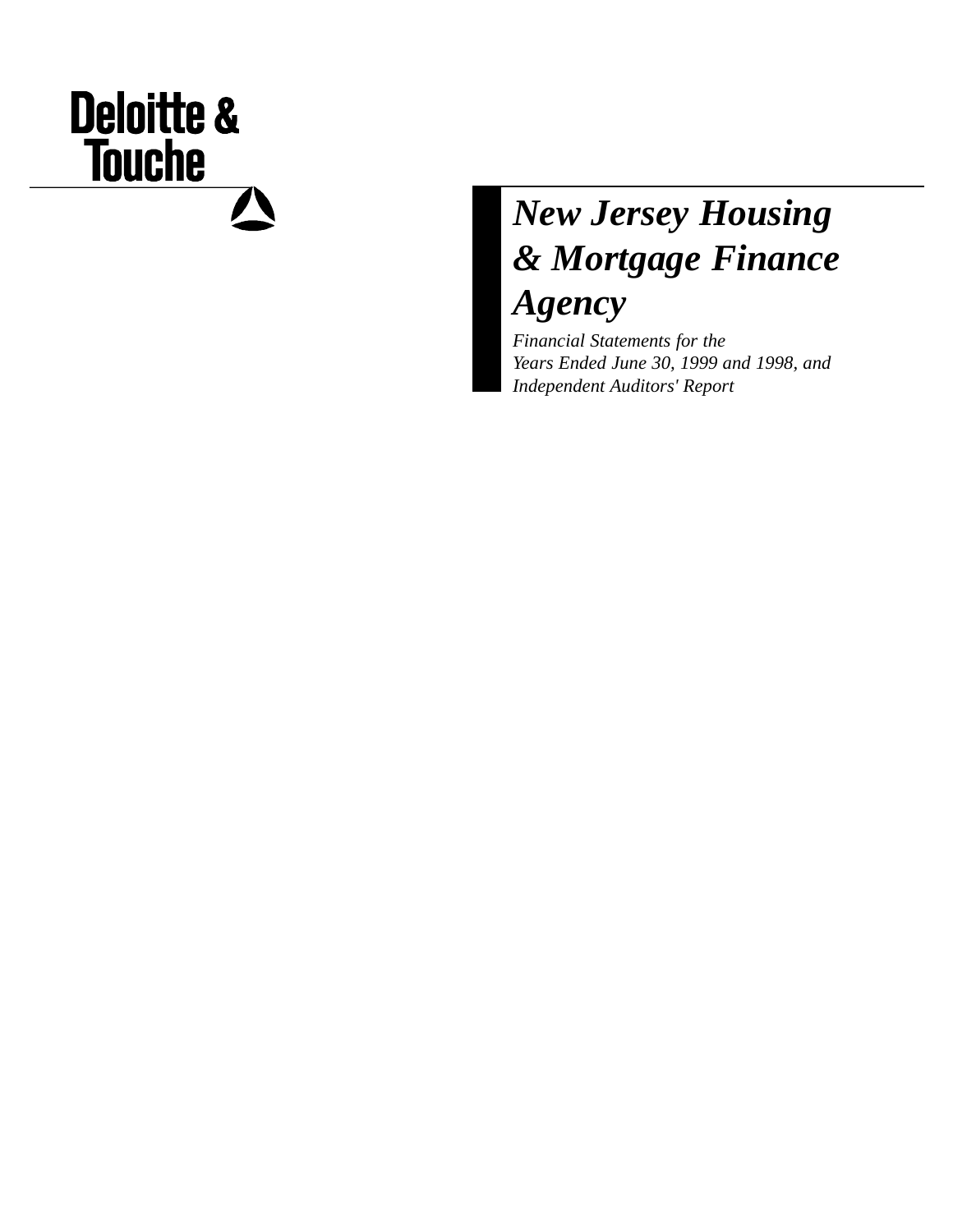## **Page**

| INDEPENDENT AUDITORS' REPORT    |        |
|---------------------------------|--------|
| <b>BALANCE SHEETS</b>           | ↑      |
| <b>INCOME STATEMENTS</b>        | 3      |
| <b>STATEMENTS OF CASH FLOWS</b> |        |
| NOTES TO FINANCIAL STATEMENTS   | $5-19$ |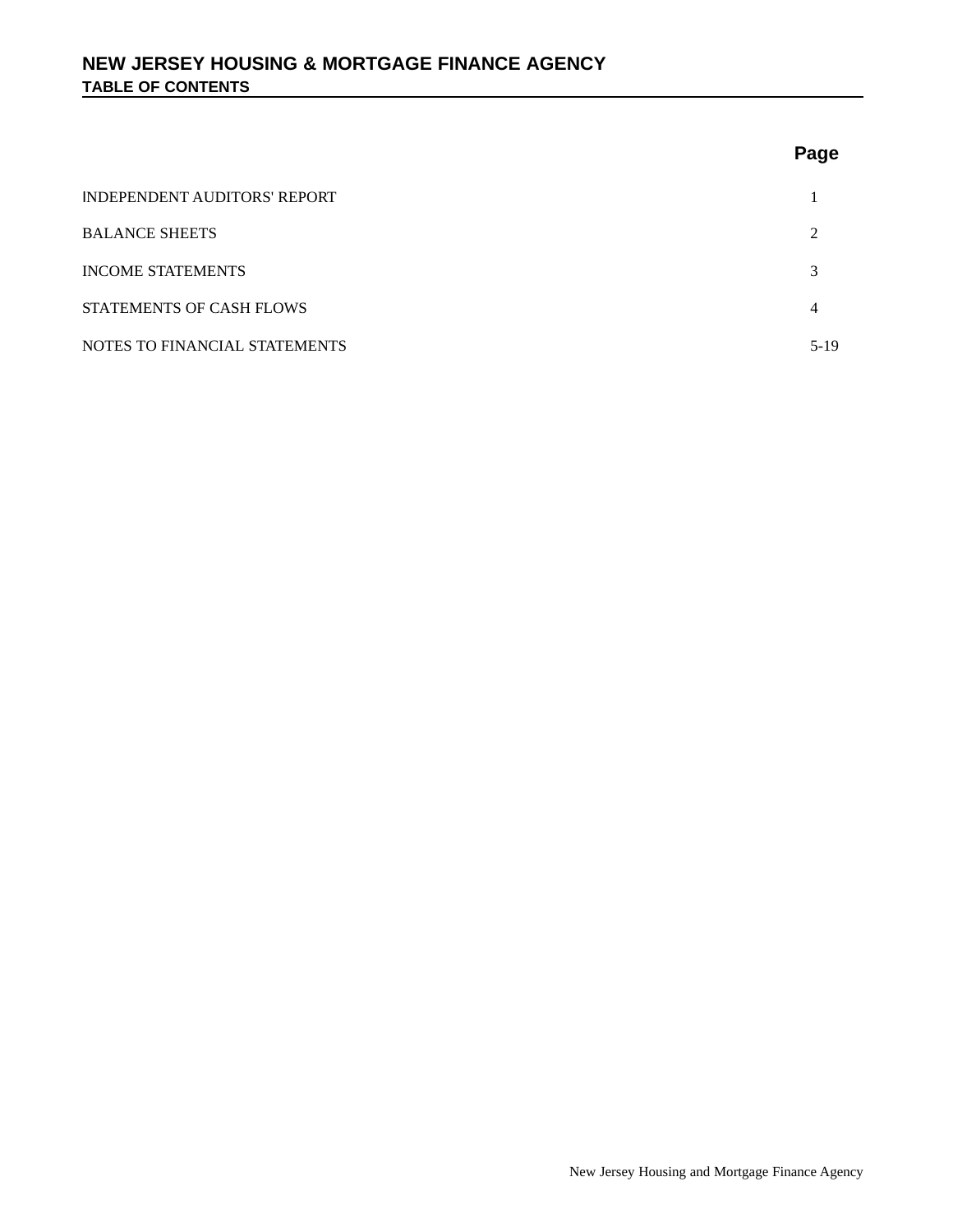**Deloitte & Touche LLP** Telephone: (973) 683-7000 Two Hilton Court Facsimile (973) 683-7459 P.O. Box 319 Parsippany, New Jersey 07054-0319

## INDEPENDENT AUDITORS' REPORT

To the Agency Members New Jersey Housing & Mortgage Finance Agency Trenton, New Jersey

We have audited the accompanying balance sheets of the New Jersey Housing & Mortgage Finance Agency, which includes its whollyowned subsidiary, the STAR Corporation (the "Agency"), a component unit of the State of New Jersey, as of June 30, 1999 and 1998, and the related statements of income and cash flows for the years then ended. These financial statements are the responsibility of the Agency's management. Our responsibility is to express an opinion on these financial statements based on our audits.

We conducted our audits in accordance with generally accepted auditing standards. Those standards require that we plan and perform the audit to obtain reasonable assurance about whether the financial statements are free of material misstatement. An audit includes examining, on a test basis, evidence supporting the amounts and disclosures in the financial statements. An audit also includes assessing the accounting principles used and significant estimates made by management, as well as evaluating the overall financial statement presentation. We believe that our audits provide a reasonable basis for our opinion.

In our opinion, such financial statements present fairly, in all material respects, the financial position of the Agency as of June 30, 1999 and 1998, and the results of its operations and its cash flows for the years then ended in conformity with generally accepted accounting principles.

As discussed in Note 2 to the financial statements, the Agency adopted GASB Statement No. 31, Accounting and Financial Reporting for Certain Investments and for External Investment Pools, in 1998.

The year 2000 supplementary information on page 19 is not a required part of the basic financial statements, but is supplementary information required by the Governmental Accounting Standards Board, and we did not audit and do not express an opinion on such information. Further, we were unable to apply to the information certain procedures prescribed by professional standards because of the unprecedented nature of year 2000 issue and its effects, and the fact that authoritative measurement criteria regarding the status of remediation efforts have not been established. In addition, we do not provide assurance that the Agency is or will become Year 2000 Compliant, that the Agency's year 2000 remediation efforts will be successful, in whole or in part, or that parties with which the Agency does business are or will become Year 2000 Compliant. Our audit was conducted for the purpose of forming an opinion on the financial statements taken as a whole. The supplemental information, which is the responsibility of the Agency's management, presented in Schedules 1 through 4, is presented for purposes of additional analysis and is not a required part of the financial statements. Such information has been subjected to the auditing procedures applied in our audit of the financial statements and, in our opinion, is fairly stated in all material respects when considered in relation to the financial statements taken as a whole.

Endeda

August 27, 1999 Except for Note 15 as to which the date is September 1, 1999

**Deloitte Touche Tohmatsu**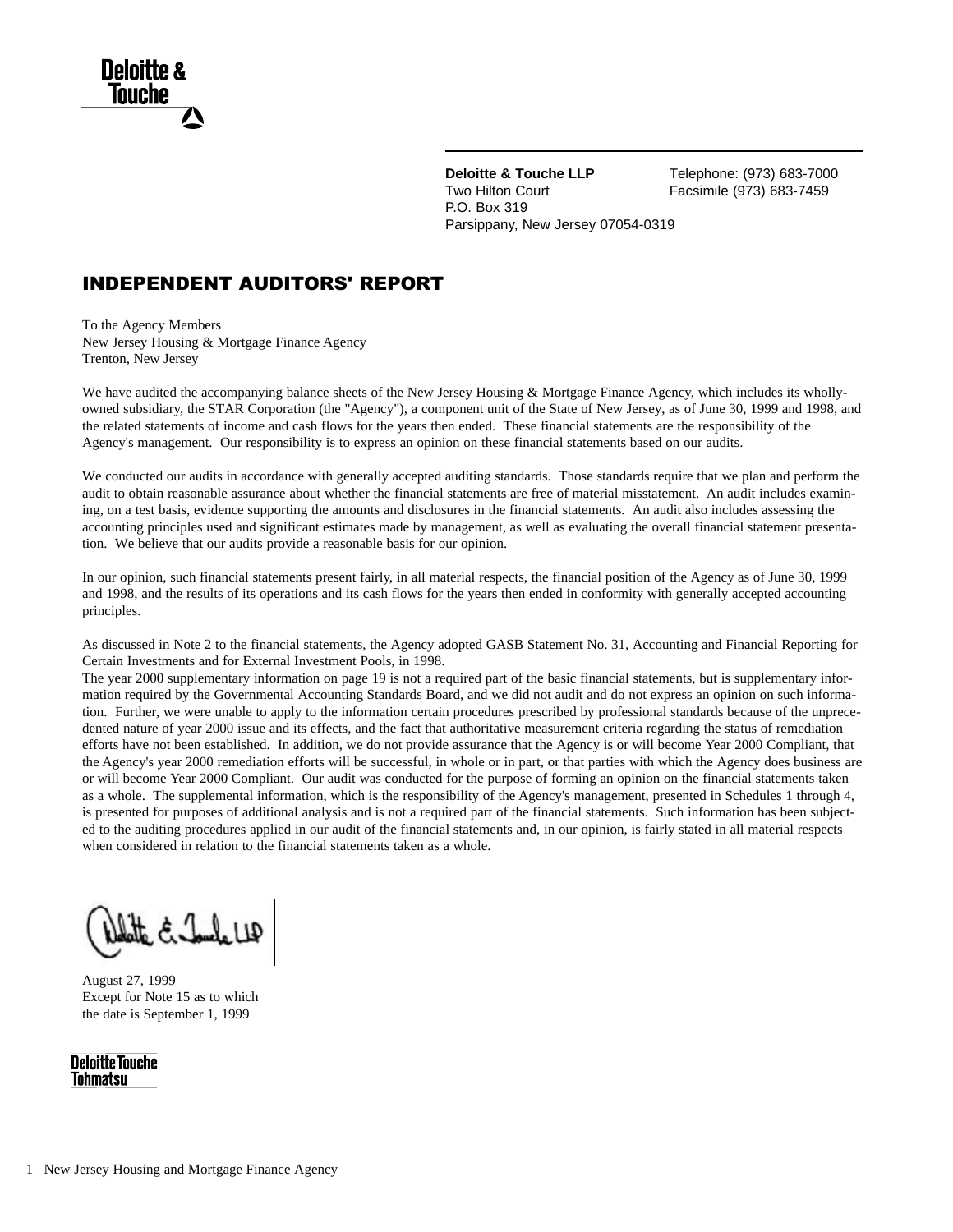## **NEW JERSEY HOUSING & MORTGAGE FINANCE AGENCY**

## **BALANCE SHEETS**

**JUNE 30, 1999 AND 1998** 

**(In Thousands)**

|                                                               | <b>Bond and</b><br><b>Obligation Funds</b> |                                          |                             |                            |               |               |
|---------------------------------------------------------------|--------------------------------------------|------------------------------------------|-----------------------------|----------------------------|---------------|---------------|
| <b>ASSETS</b>                                                 | Single<br>Family<br>Mortgage<br>Component  | Multi-<br>family<br>Housing<br>Component | Adminis-<br>trative<br>Fund | <b>STAR</b><br>Corporation | 1999<br>Total | 1998<br>Total |
| Cash and cash equivalents - substantially restricted (Note 4) | \$<br>37,343                               | $\mathbf{s}$<br>67,252                   | \$ 511,407                  | \$<br>44                   | \$ 616,046    | \$575,025     |
| Investments - substantially restricted (Note 4)               | 318,308                                    | 303,874                                  | 21,860                      |                            | 644,042       | 670,384       |
| Interest in partnership                                       |                                            |                                          |                             | 3,308                      | 3,308         |               |
| Accrued interest receivable on investments                    | 4.914                                      | 2,870                                    | 523                         |                            | 8.307         | 8,394         |
| Mortgage loans receivable - net (Note 5)                      | 1,214,936                                  | 1,078,069                                | 45,874                      | ÷,                         | 2,338,879     | 2,345,239     |
| Debt service arrears receivable - net (Note 6)                | 7.138                                      | 1,097                                    | 240                         |                            | 8,475         | 9,791         |
| Interest receivable on construction advances and mortgages    | $\sim$                                     | ÷.                                       | 1,675                       |                            | 1,675         | 1,675         |
| Due from loan servicers and insurers                          | 3,662                                      | $\overline{a}$                           | 28                          |                            | 3,690         | 3,742         |
| Supplemental mortgages and other loans - net (Note 7)         | $\sim$                                     | $\blacksquare$                           | 122,958                     |                            | 122,958       | 91,260        |
| Fees and charges receivable                                   | L.                                         |                                          | 14                          | $\overline{\phantom{a}}$   | 14            | 111           |
| Deferred charges - bond issuance costs, net                   | 10,317                                     | 7,090                                    | 4,331                       |                            | 21,738        | 23,571        |
| Real estate owned                                             | 3,525                                      | ÷.                                       | 316                         | $\sim$                     | 3,841         | 3.024         |
| Property, plant and equipment - net (Note 8)                  | $\overline{a}$                             | ÷.                                       | 13,590                      | 3,515                      | 17,105        | 14,051        |
| Other assets                                                  | 437                                        | 177                                      | 1,317                       | 80                         | 2,011         | 1,972         |
| Due from other funds                                          | $\sim$                                     | $\omega_{\rm{eff}}$                      | 13,332                      | $\sim 10$                  | 13,332        | 15,761        |
| <b>TOTAL ASSETS</b>                                           | \$1,600,580                                | \$1,460,429                              | \$ 737,465                  | \$ 6,947                   | \$3,805,421   | \$3,764,000   |
| <b>LIABILITIES AND RETAINED EARNINGS</b>                      |                                            |                                          |                             |                            |               |               |
| <b>LIABILITIES:</b>                                           |                                            |                                          |                             |                            |               |               |
| Bonds and obligations - net (Note 9)                          | \$1,456,964                                | \$1,219,387                              | \$<br>$\overline{a}$        | \$<br>$\sim$               | \$2,676,351   | \$2,717,089   |
| Accrued interest payable on bonds and obligations             | 21,156                                     | 13,149                                   |                             |                            | 34,305        | 35,843        |
| Advances from the State of New Jersey for                     |                                            |                                          |                             |                            |               |               |
| bond and housing assistance                                   |                                            | 5,779                                    | 25,158                      |                            | 30,937        | 28,367        |
| Minimum escrow requirement                                    |                                            | 8,407                                    | 144                         |                            | 8,551         | 8,568         |
| Funds held in trust for mortgagors (Note 10)                  |                                            | 8,309                                    | 140,938                     |                            | 149,247       | 133,792       |
| Mortgagor escrow deposits (Note 11)                           |                                            | 6,956                                    | 176,392                     |                            | 183,348       | 168,118       |
| Subsidy payments received in advance                          | $\overline{\phantom{a}}$                   | $\sim$                                   | 32,464                      | ÷,                         | 32,464        | 20,271        |
| Deferred revenues                                             |                                            |                                          | 4,140                       | ÷.                         | 4,140         | 3,940         |
| Other liabilities                                             | 3,830                                      | 244                                      | 4,887                       | 833                        | 9,794         | 8,263         |
| Due to other funds                                            | 5,898                                      | 4,519                                    | $\sim$                      | 2,915                      | 13,332        | 15,761        |
| <b>Total</b> liabilities                                      | 1,487,848                                  | 1,266,750                                | 384,123                     | 3,748                      | 3,142,469     | 3,140,012     |
| RETAINED EARNINGS (Note 12):                                  |                                            |                                          |                             |                            |               |               |
| Restricted under bond and obligation resolutions              | 96,420                                     | 191,544                                  |                             |                            | 287,964       | 301,679       |
| Reserved for New Money Program                                |                                            |                                          | $\ddot{\phantom{1}}$        |                            |               | 441           |
| Reserved for mandatory retirement of bonds and obligations    |                                            | 735                                      | $\overline{a}$              |                            | 735           | 780           |
| Reserved for certain bonds and obligations                    | 16,312                                     | 1,400                                    |                             |                            | 17,712        | 17.712        |
| Appropriated administrative fund retained earnings            | $\sim$                                     | $\equiv$                                 | 135,374                     |                            | 135,374       | 130,488       |
| Administrative fund retained earnings                         | $\omega$                                   | $\blacksquare$                           | 217,968                     | 3,199                      | 221,167       | 172,888       |
| Total retained earnings                                       | 112,732                                    | 193,679                                  | 353,342                     | 3,199                      | 662,952       | 623,988       |
| TOTAL LIABILITIES AND RETAINED EARNINGS                       | \$1,600,580                                | \$1,460,429                              | \$<br>737,465               | \$ 6,947                   | \$3,805,421   | \$3,764,000   |

See notes to financial statements.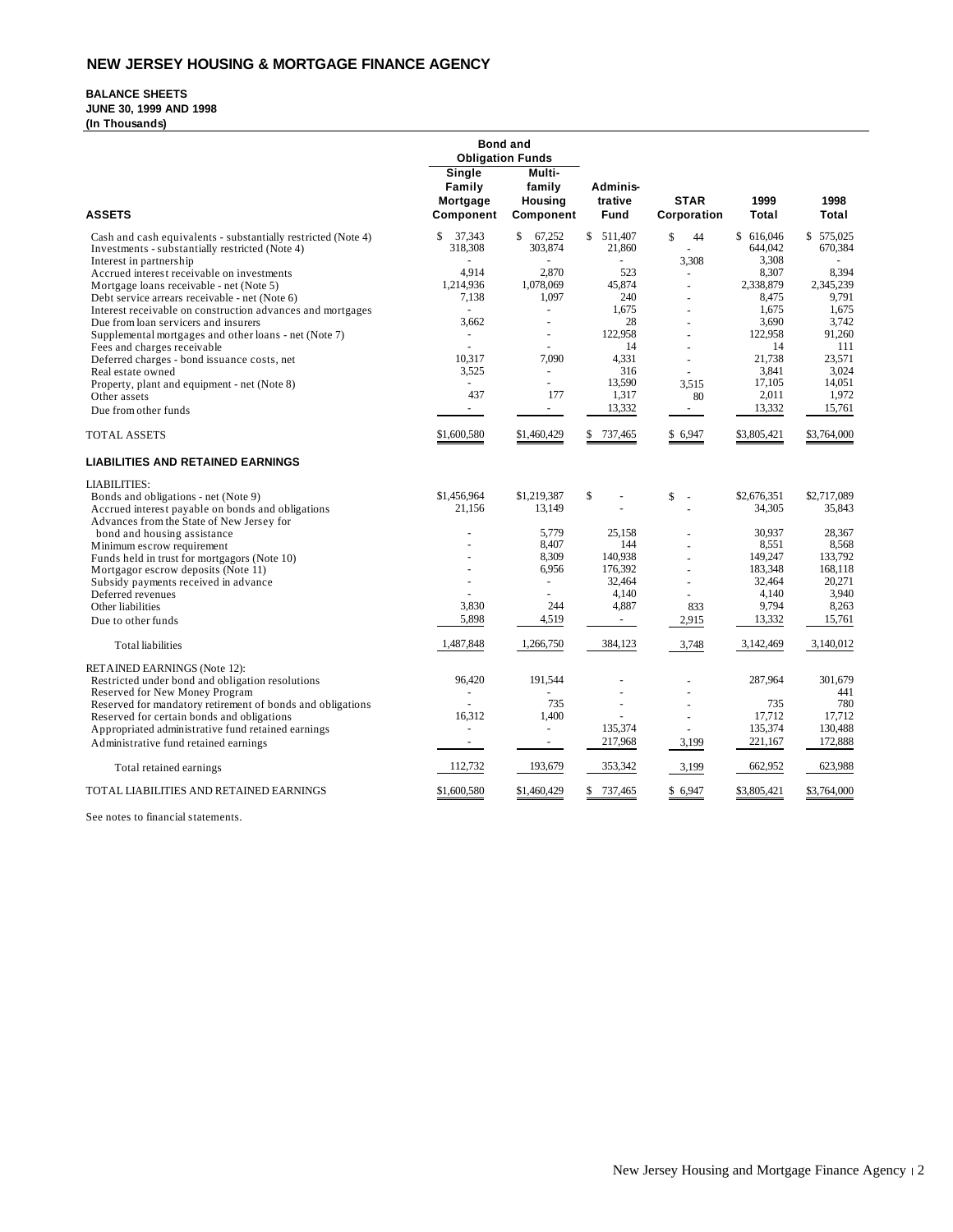## **NEW JERSEY HOUSING & MORTGAGE FINANCE AGENCY**

## **INCOME STATEMENTS**

## **YEARS ENDED JUNE 30, 1999 AND 1998**

**(In Thousands)**

|                                                                                                                                         | Single<br>Family<br>Mortgage   | <b>Bond and</b><br><b>Obligation Funds</b><br>Multi-<br>family<br>Housing<br><b>Component Component</b> | Adminis-<br>trative<br><b>Fund</b> | <b>STAR</b><br>Corporation    | 1999<br>Total                    | 1998<br>Total                     |
|-----------------------------------------------------------------------------------------------------------------------------------------|--------------------------------|---------------------------------------------------------------------------------------------------------|------------------------------------|-------------------------------|----------------------------------|-----------------------------------|
| <b>OPERATING REVENUES:</b>                                                                                                              |                                |                                                                                                         |                                    |                               |                                  |                                   |
| Interest income:<br>Mortgage loans<br>Investments                                                                                       | \$89,709<br>23,818             | \$86,031<br>19,540                                                                                      | \$5,598<br>11,983                  | \$                            | \$181,338<br>55,341              | \$188,069<br>53,138               |
| Total interest income                                                                                                                   | 113,527                        | 105,571                                                                                                 | 17,581                             | ٠                             | 236,679                          | 241,207                           |
| Equity in earnings of partnership interest<br>Fees and charges<br>Other income - net<br>Unrealized (loss) gain in investment securities | 79<br>$\overline{\phantom{a}}$ | 6,210<br>270<br>(1,670)                                                                                 | 6,540<br>400<br>(58)               | 509<br>$\mathbf{1}$<br>$\sim$ | 509<br>12,750<br>750<br>(1,728)  | 10,419<br>1,863<br>2,238          |
| Total operating revenues                                                                                                                | 113,606                        | 110,381                                                                                                 | 24,463                             | 510                           | 248,960                          | 255,727                           |
| <b>OPERATING EXPENSES:</b><br>Interest<br>Insurance costs                                                                               | 89,753<br>1,821                | 82,773<br>520                                                                                           | $\overline{a}$<br>380              |                               | 172,526<br>2,721                 | 177,252<br>2,722                  |
| Servicing fees and other<br>Salaries and related benefits<br>Professional services and financing costs                                  | 4,548<br>1,771<br>226<br>1,028 | 283<br>5,114<br>401                                                                                     | 64<br>5,534<br>744                 |                               | 4.895<br>12,419<br>1,371         | 5.088<br>11,845<br>1,346<br>9,919 |
| General and administrative expenses<br>Loss on sale of real estate owned<br>Provision for loan losses (Note 2)<br>Other                 | 1,742<br>2,082<br>$\sim 10$    | 1,691<br>(1,206)<br>$\overline{\phantom{a}}$                                                            | 5,638<br>(1, 154)<br>$\sim$        | 1,566                         | 8,357<br>1,742<br>(278)<br>1,566 | 1,194<br>8,886<br>$\sim$          |
| Total operating expenses                                                                                                                | 102,971                        | 89,576                                                                                                  | 11,206                             | 1,566                         | 205,319                          | 218,252                           |
| OPERATING INCOME BEFORE EXTRAORDINARY ITEM                                                                                              | 10,635                         | 20,805                                                                                                  | 13,257                             | (1,056)                       | 43,641                           | 37,475                            |
| <b>EXTRAORDINARY ITEM (Note 3):</b><br>Loss on early extinguishment of debt                                                             | 3,539                          | 15                                                                                                      | 1,123                              | $\sim$                        | 4,677                            | 797                               |
| Operating income after extraordinary<br>item and before operating transfers                                                             | 7.096                          | 20,790                                                                                                  | 12,134                             | (1,056)                       | 38,964                           | 36.678                            |
| OPERATING TRANSFERS (TO) FROM OTHER FUNDS                                                                                               | (41, 646)                      | (441)                                                                                                   | 40,535                             | 1,552                         | $\overline{\phantom{a}}$         | $\sim$                            |
| Net income (loss)                                                                                                                       | (34,550)                       | 20,349                                                                                                  | 52,669                             | 496                           | 38,964                           | 36,678                            |
| RETAINED EARNINGS, BEGINNING OF YEAR                                                                                                    | 147.282                        | 173,330                                                                                                 | 300,673                            | 2,703                         | 623,988                          | 582,937                           |
| ADJUSTMENT TO MARK SECURITIES<br>TO MARKET (Note 2)                                                                                     |                                |                                                                                                         |                                    | $\overline{\phantom{a}}$      |                                  | 4,373                             |
| ADJUSTED RETAINED EARNINGS,<br><b>BEGINNING OF YEAR (Note 2)</b>                                                                        | 147,282                        | 173,330                                                                                                 | 300,673                            | 2,703                         | 623,988                          | 587,310                           |
| RETAINED EARNINGS, END OF YEAR                                                                                                          | \$112,732                      | \$193,679                                                                                               | \$353,342                          | \$<br>3,199                   | \$662,952                        | \$623,988                         |

See notes to financial statements.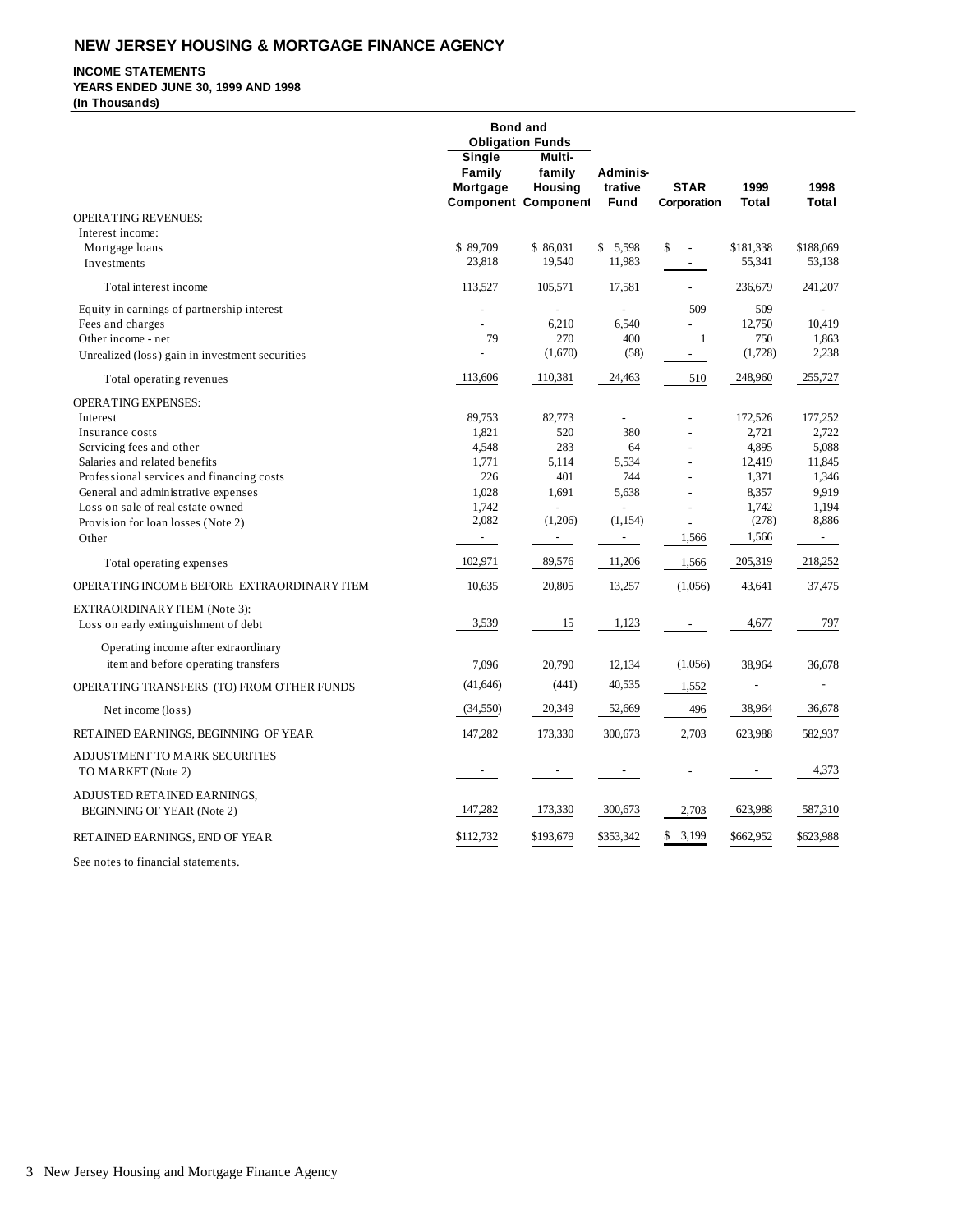## **NEW JERSEY HOUSING & MORTGAGE FINANCE AGENCY**

#### **STATEMENTS OF CASH FLOWS**

**YEARS ENDED JUNE 30, 1999 AND 1998**

**(In Thousands)**

|                                                                    | <b>Bond and</b><br><b>Obligation Funds</b> |                                    |                          |                          |              |              |
|--------------------------------------------------------------------|--------------------------------------------|------------------------------------|--------------------------|--------------------------|--------------|--------------|
|                                                                    | <b>Single</b><br>Family<br>Mortgage        | <b>Multi-</b><br>family<br>Housing | Adminis-<br>trative      | <b>STAR</b>              | 1999         | 1998         |
|                                                                    | Component                                  | Component                          | Fund                     | Corporation              | <b>Total</b> | <b>Total</b> |
| CASH FLOWS FROM OPERATING ACTIVITIES:                              |                                            |                                    |                          |                          |              |              |
| Net income (loss)                                                  | \$ (34,550)                                | \$20,349                           | \$52,669                 | \$<br>496                | \$ 38,964    | \$ 36,678    |
| Adjustments to reconcile net income (loss) to net cash provided by |                                            |                                    |                          |                          |              |              |
| (used in) operating activities:                                    |                                            |                                    |                          |                          |              |              |
| Provision for loan losses - net                                    | 2,082                                      | (1,206)                            | (1,154)                  |                          | (278)        | 8,595        |
| Depreciation expense                                               |                                            |                                    | 1,338                    |                          | 1,338        | 894          |
| Loss on early extinguishment of debt                               | 3,539                                      | 15                                 | 1,123                    |                          | 4,677        | 797          |
| Equity in earnings of partnership interest                         |                                            |                                    | ÷.                       | (509)                    | (509)        |              |
| Net (increase) decrease in loans                                   | 13.916                                     | (2,472)                            | (35, 388)                |                          | (23,944)     | (34.652)     |
| Decrease (increase) in due from loan servicers and insurers        | 27                                         |                                    | 25                       |                          | 52           | (260)        |
| Decrease in deferred charges bond issuance cost - net              | 386                                        | 150                                | 1,289                    |                          | 1.825        | 457          |
| Decrease in fees and charges                                       | L.                                         |                                    | 97                       |                          | 97           | 337          |
| Net acquisition of real estate                                     | (557)                                      |                                    | (260)                    |                          | (817)        | 464          |
| Decrease (increase) in other assets                                | 86                                         | (33)                               | (12)                     | (80)                     | (39)         | (1,118)      |
| (Increase) decrease in due to/due from other funds                 | (4,778)                                    | (566)                              | 2,429                    | 2,915                    | ÷.           | ×,           |
| Increase (decrease) in advance from the State of                   |                                            |                                    |                          |                          |              |              |
| New Jersey for bond and housing assistance                         |                                            |                                    | 2,570                    |                          | 2,570        | (2,788)      |
| Decrease in minimum escrow requirement                             |                                            | (17)                               | L.                       |                          | (17)         | (142)        |
| Increase (decrease) in funds held in trust for mortgagors          |                                            | (1,272)                            | 16,727                   |                          | 15,455       | 9,185        |
| Increase in mortgagor escrow deposits                              |                                            | 406                                | 12,121                   |                          | 12,527       | 11,309       |
| Increase in subsidy payments received in advance                   |                                            | ä,                                 | 12,193                   |                          | 12,193       | 8,869        |
| Increase (decrease) in deferred revenue                            |                                            | L.                                 | 200                      | ÷.                       | 200          | (5,624)      |
| Increase (decrease) in other liabilities                           | 450                                        | (37)                               | 285                      | 693                      | 1.391        | 2.756        |
| Interest income on investments                                     | (23, 818)                                  | (19, 540)                          | (11,983)                 |                          | (55, 341)    | (53, 238)    |
| Interest expense                                                   | 89,753                                     | 82,773                             | $\sim$                   | $\overline{\phantom{a}}$ | 172,526      | 177,252      |
| Net cash provided by operating activities                          | 46,536                                     | 78,550                             | 54,269                   | 3,515                    | 182,870      | 159,771      |
| CASH FLOWS FROM NONCAPITAL FINANCING ACTIVITIES:                   |                                            |                                    |                          |                          |              |              |
| Proceeds from the sale of bonds and obligations                    | 221,065                                    | 41,184                             |                          |                          | 262,249      | 107,655      |
| Retirement of bonds and obligations                                | (248, 480)                                 | (54, 507)                          |                          |                          | (302, 987)   | (118,680)    |
| Interest paid on bonds                                             | (95, 655)                                  | (80,690)                           |                          |                          | (176, 345)   | (175, 755)   |
|                                                                    |                                            |                                    |                          |                          |              |              |
| Net cash used in noncapital activities                             | (123,070)                                  | (94, 013)                          | $\overline{\phantom{a}}$ | $\sim 10$                | (217,083)    | (186,780)    |
| CASH FLOWS FROM CAPITAL AND RELATED FINANCING ACTIVITIES -         |                                            |                                    |                          |                          |              |              |
| Additions to property, plant and equipment                         |                                            |                                    | (877)                    | (3,515)                  | (4, 392)     | (149)        |
| Net cash used in capital and related finance activities            | $\sim$                                     | $\overline{\phantom{a}}$           | (877)                    | (3,515)                  | (4, 392)     | (149)        |
| CASH FLOWS FROM INVESTING ACTIVITIES:                              |                                            |                                    |                          |                          |              |              |
| Purchases of investments                                           | (303, 151)                                 | (300, 877)                         | (8,985)                  |                          | (613, 013)   | (557,990)    |
| Sales/maturities of investments                                    | 336,191                                    | 300,764                            |                          |                          | 636,955      | 612,056      |
| Interest on investments                                            | 23,083                                     | 18,631                             | 11,998                   | L                        | 53,712       | 52,752       |
| Market value adjustment/premium discount                           | ×.                                         | 1,870                              | 58                       |                          | 1.928        |              |
|                                                                    | $\sim$                                     | $\sim$                             | $\sim$                   | 44                       | 44           | (2,238)      |
| Proceeds from partnership interest                                 |                                            |                                    |                          |                          |              |              |
| Net cash provided by investing activities                          | 56,123                                     | 20,388                             | 3,071                    | 44                       | 79,626       | 104,580      |
| NET INCREASE (DECREASE) IN CASH AND CASH EQUIVALENTS               | (20, 411)                                  | 4,925                              | 56,463                   | 44                       | 41,021       | 77,422       |
| CASH AND CASH EQUIVALENTS,                                         |                                            |                                    |                          |                          |              |              |
| Beginning of year                                                  | 57,754                                     | 62,327                             | 454,944                  |                          | 575,025      | 497,312      |
|                                                                    |                                            |                                    |                          |                          |              |              |
| End of year                                                        | \$<br>37,343                               | \$ 67,252                          | \$511,407                | 44<br>\$                 | \$616,046    | \$574,734    |

See notes to financial statements.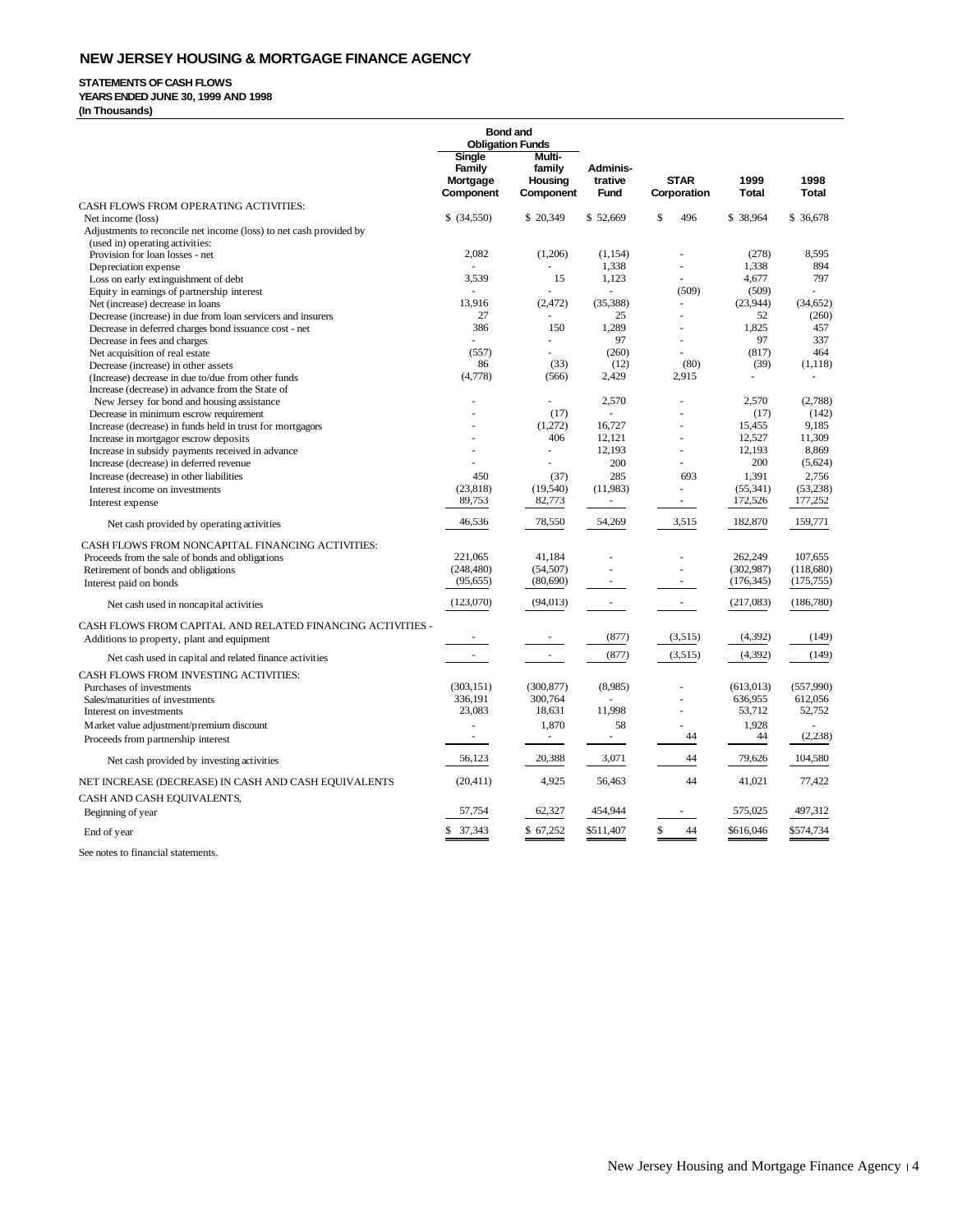## **1. DESCRIPTION OF THE AGENCY**

*Authorizing Legislation and Organization* - The New Jersey Housing & Mortgage Finance Agency (the "Agency"), which is established in, but not part of, the Department of Community Affairs, is a body, corporate and politic, created by the New Jersey Housing & Mortgage Finance Agency Law of 1983, constituting Chapter 530, Laws of New Jersey, 1983 (the "Act"), which combined the New Jersey Housing Finance Agency and the New Jersey Mortgage Finance Agency into a single agency. The Agency is considered to be a component unit of the State of New Jersey and, as such, is a nontaxable entity.

The initial legislation and subsequent amendment grant the Agency the power to obtain funds through bond sales and to use the proceeds to finance the construction and rehabilitation of housing projects for families of low and moderate income by providing mortgage loans to qualified housing sponsors or to increase the funds available for residential mortgage and rehabilitation or improvement loans. In addition, the Agency is authorized to make loans to boarding home operators for life safety improvements.

The Agency is governed by seven members: the Commissioner of the Department of Community Affairs who serves as Chair, the State Treasurer, the Attorney General, and the Commissioner of Banking and Insurance who are members of the New Jersey Housing  $\&$ Mortgage Finance Agency ex-officio, and three persons appointed by the Governor with the advice and consent of the State Senate for terms of three years.

Certain bonds and other obligations issued under the provisions of the Act are general obligations of the Agency to which its full faith and credit are pledged. Certain mortgages issued from the proceeds of Multi-family Housing Revenue Bonds are insured by the Federal Housing Administration and one of these issues is Government National Mortgage Association ("GNMA") backed. Certain bonds issued are separately secured, special and limited obligations of the Agency. The Agency has no taxing power, and the State of New Jersey is not liable on bonds, notes or other obligations issued by the Agency. See Note 9 to the combined financial statements for a more detailed discussion of the Agency's bonds, notes and obligations.

On April 29, 1996, the Board Members of the Agency approved the formation of a wholly-owned subsidiary corporation, the STAR Corporation ("STAR"). The Board of Trustees and the officers of STAR are Agency employees. The Agency Board has authorized STAR to act as interim owner of certain multi-family projects including Amity Village I and II and Phase II of the Scattered Site AIDS Program.

*Federal Subsidy Programs* - Many of the Agency-financed Multi-family Housing Projects (the "Projects") have entered into subsidy contracts with the U.S. Department of Housing and Urban Development ("HUD") under Section 236 of the National Housing Act, as amended, or under Section 8 of the United States Housing act of 1937, as amended (Note 5). The subsidies, paid to the Agency for the account of the respective Projects, have been pledged, under the terms of the bond resolutions, for the security of the bondholders.

The Section 8 program provides for payment of housing assistance payments to or for the account of the owners of Projects assisted under such program. The housing assistance payments represent the difference between the total contract rents (up to 227% of fair market rents as determined by HUD) for such developments and the eligible tenants' rental payments, which are up to 30% of each such tenant's adjusted income. The housing assistance payments, as adjusted from time to time by HUD to reflect changing economic conditions and subject to the limitations of the Section 8 program, together with the tenants' rental payments, are used to pay all operating costs of the Project and debt service on the Project's mortgage.

The Section 236 program provides for interest reductions on mortgages of Projects assisted under the program. HUD subsidizes the difference between the actual amortization schedule on the mortgages and an amortization schedule based upon a 1% interest rate. Several Section 236 Projects also receive additional rental assistance for eligible tenants. The payments represent the difference between contract rent (as defined above) and the tenants' eligible rental payments.

The Section 8 Housing Assistance Payments ("HAP") received by the Projects amounted to approximately \$170,477 and \$171,299 for the years ended June 30, 1999 and 1998, respectively.

## 2. **SUMMARY OF SIGNIFICANT ACCOUNTING POLICIES**

*Description of Funds* - Pursuant to the Agency's bond and obligation resolutions (the bond resolutions), separate funds have been established to record all transactions relating to each of the bond resolutions. Within each fund there are accounts required by the respective bond resolutions.

Assets under the respective bond resolutions are restricted and are not available for any other purpose other than as provided.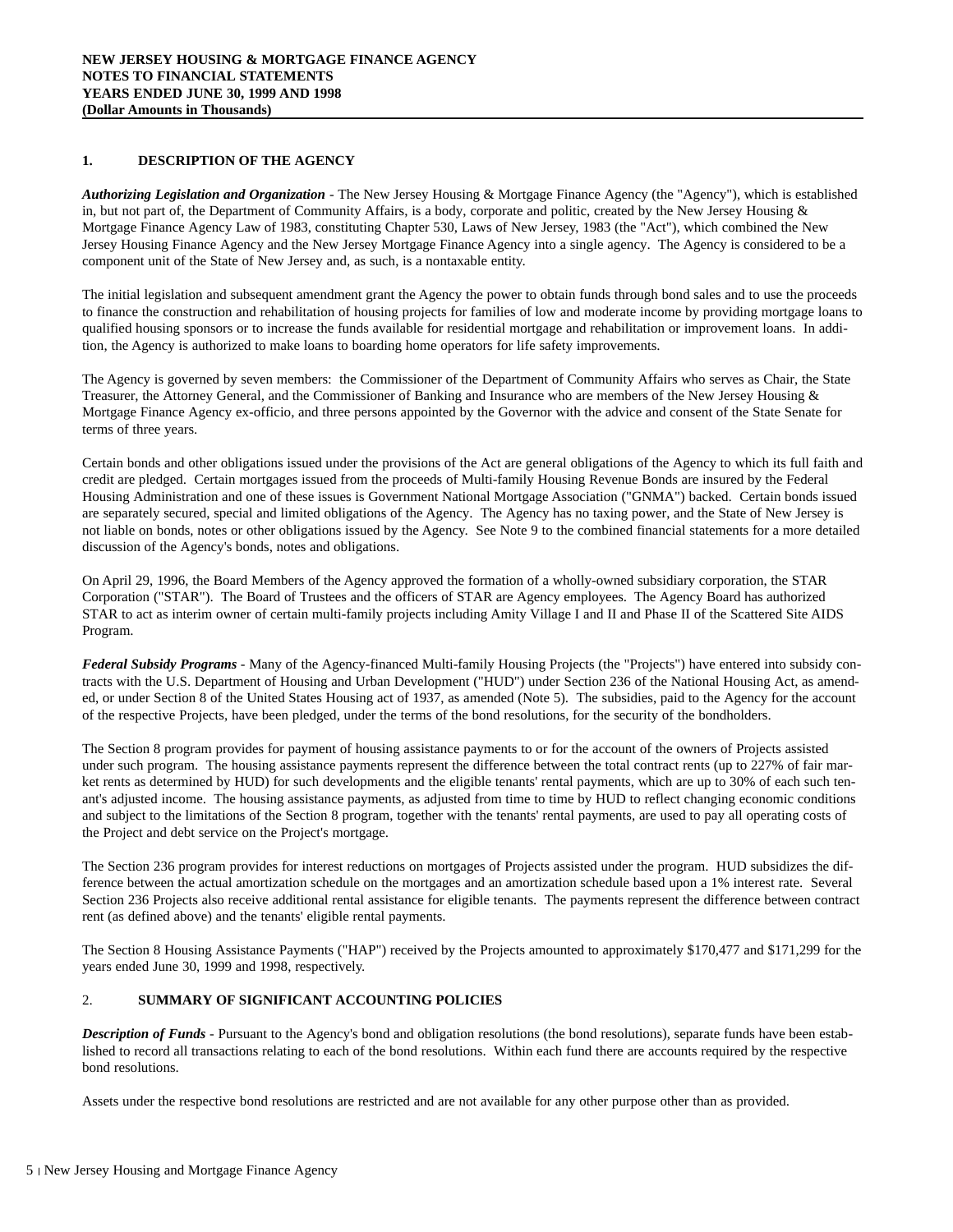The Agency has established an Administrative Fund which is used to record transactions which are not directly related to a specific bond resolution.

The financial statements include the accounts of the Agency and STAR. All significant intercompany accounts and transactions have been eliminated.

*Cash Equivalents* - Cash equivalents include amounts held in the State of New Jersey Cash Management Fund which include obligations of banking institutions of which a substantial portion are either secured by investments in governmental obligations or are FDIC insured. Cash equivalents also include short-term highly liquid money market funds, overnight repurchase agreements, and amounts held in a tax free cash management fund, all of which are readily convertible to known amounts of cash.

*Investments* - In 1998, the Agency changed its method of accounting for investments in accordance with GASB Statement No. 31, Accounting and Financial Reporting for Certain Investments and External Investment Pools. This resulted in U.S. Government and Agency securities being reported at market value. The statement was implemented effective July 1, 1997, which resulted in an adjustment to beginning retained earnings.

*Interest in Partnership* - During 1996, the Agency received 17 limited partnership interests in the Norman Towers Development, which represents a 46% ownership interest. These interests were subsequently transferred to the STAR Corporation and are being held as an asset. The general partner of the Norman Towers limited partnership has the ability to repurchase the limited partnership interests for \$2,302. Both the terms of the repurchase and of the interest transfer are a matter of public record and can be obtained at STAR with adequate notice.

STAR's interest in Norman Towers is accounted for under the equity method. During the years ended June 30, 1999 and 1998, STAR recognized income of \$509 and \$473, respectively, relating to this equity interest and received distributions of \$44 for each of the respective years. As of June 30, 1999 and 1998, the balance of STAR's investment in Norman Towers is \$3,308 and \$2,843, respectively.

*Property, Plant and Equipment and Related Depreciation* - Property, plant and equipment are stated at cost. Depreciation and amortization are provided using the straight-line method over the estimated useful lives of the assets.

Expenditures for maintenance and repairs are charged to operating expenses. Renewals and betterments are capitalized. At the time properties are retired or otherwise disposed of, their cost and related accumulated depreciation are eliminated from the accounts and the gains or losses from such disposals are credited or charged to operations.

*Funds and Deposits Held for Projects* - Certain funds and deposits are held by the Administrative Fund of the Agency for projects in interest-bearing accounts. Such interest accrues to the benefit of the projects and is not recorded as Agency revenue.

*Operations* - Fees and charges income in the Multi-family Bond and Obligations Funds includes an annual servicing fee on the mortgages which generally range from zero to 0.65 of 1% of the original mortgage. These fees are amortized into income over the lives of the loans by the use of a method that approximates the level yield method, accrued as due monthly.

The Housing Finance Fund requirements receivable represents fees and charges due, but not collected, from projects originally funded under the Multi-family General Housing Loan Bonds and the Multi-family Mortgage Revenue Bonds, 1976 Series A resolutions. The fees and charges are due over the life of the bonds to fund the Housing Finance Fund requirements related to these bond resolutions. The housing finance fees past due have been recorded as receivables with revenues offset by reserves until they are collected.

Interest expense on the bonds and obligations include amortization of bond discount and premium using the effective interest method.

The Agency periodically reviews its mortgage loans receivable, debt service arrears receivables, supplemental mortgages and other loans and provides for possible losses. Loans are considered delinquent when principal and interest payments are 30 days past due.

*Mortgage Loans* - Mortgage loans are stated at principal amounts outstanding, net of unearned discount. Interest income on first mortgage loans is accrued and credited to interest income as earned. Loan origination costs and commitment fees are deferred and recognized over the life of the mortgage loan as an adjustment to the loan's yield. The Agency is involved in foreclosure proceedings relating to both single-family and multi-family mortgages. For single-family mortgages, the Agency allows its outside servicers to represent them in Agency-approved foreclosure proceedings. The Agency enacts foreclosure proceedings against Multi-family loans at the direction of its executive division with the approval of the Agency's Board. The Agency is the first lienholder for all supplemental mortgages. Interest income on supplemental mortgages is not accrued, but is credited to income as collected.

*Allowance for Loan Losses* - Certain Projects have not generated sufficient cash flow to meet both operating expenses and debt service payments as a result of delays in attaining full occupancy levels, rising operating costs, or a combination thereof. The Agency has developed programs designed to provide adequate cash flow for these Projects by obtaining additional rental assistance subsidies from HUD, rent increases, additional contributions by limited-dividend sponsors, the State of New Jersey Bond and Housing Assistance Funds and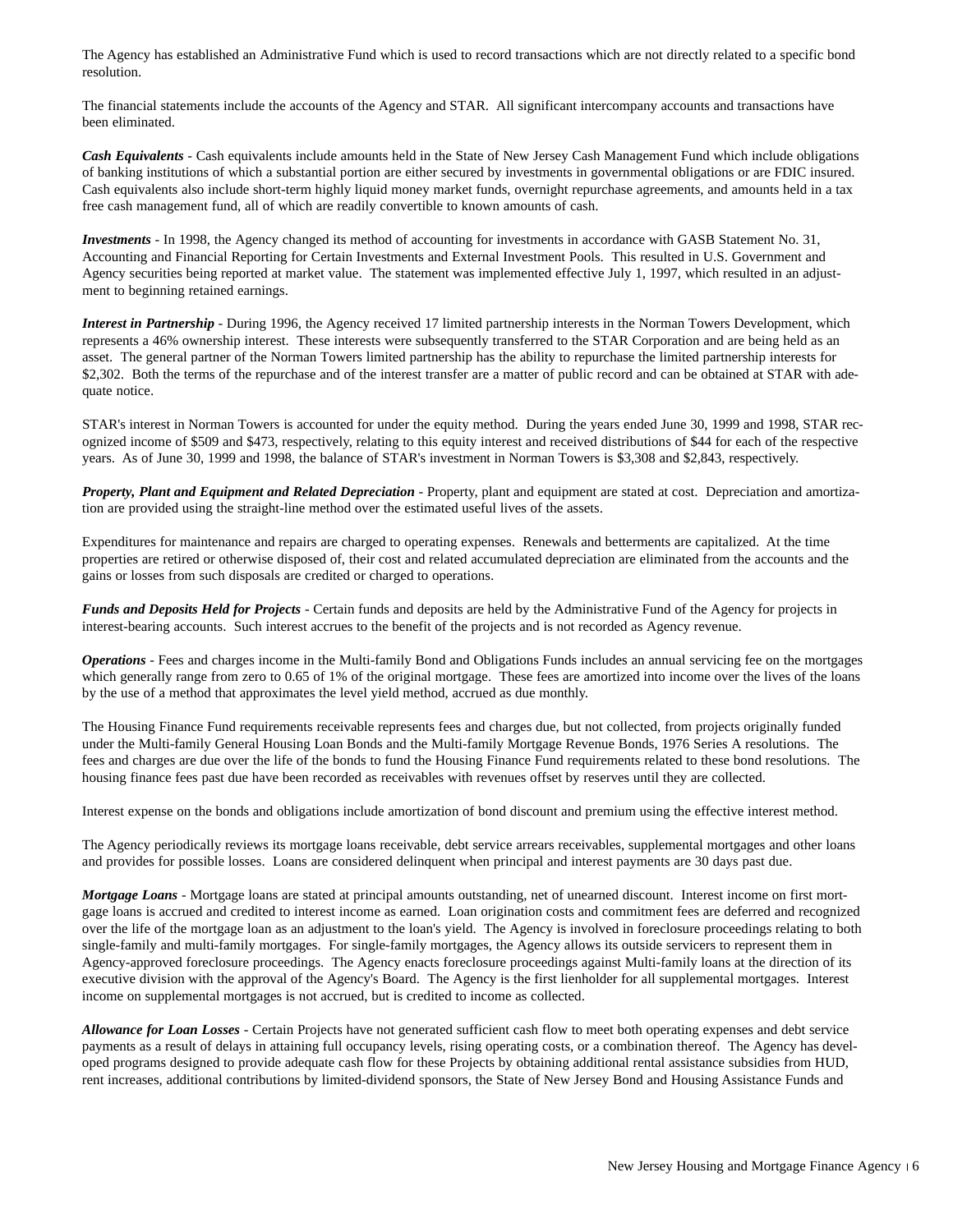the Agency's Administrative Fund. The Agency has provided allowances for loan losses aggregating \$123,846 and \$119,664 as of June 30, 1999 and 1998, respectively, against mortgage loans receivable, debt service arrears receivable, supplemental mortgages, other loans, and fees and charges including provision for negative cash flows and cost overruns for these Projects. The allowance is an amount that management believes will be adequate to absorb possible losses on existing loans that may become uncollectible, based on evaluations of the collectibility of the loans. The evaluations take into consideration such factors as changes in the nature and volume of the loan portfolio, overall portfolio quality, review of specific problem loans and current economic conditions that may affect the borrowers' ability to pay. Economic conditions may result in the necessity to change the allowance quickly in order to react to deteriorating financial conditions of the Agency's borrowers. As a result, additional provisions on existing loans may be required in the future if borrowers' financial conditions deteriorate or if real estate values decline.

*Advances from the State of New Jersey for Bond and Housing Assistance* - Pursuant to the provisions of agreements with the State of New Jersey Department of Community Affairs, the Agency has received funds from the 1968 and 1976 State of New Jersey General Obligation Bond Assistance Funds. These funds have been pledged as security for the bonds of certain bond resolutions and to provide supplemental financing to certain housing projects (Note 7).

*Advances from the State of New Jersey for Affordable Housing* - Pursuant to the provisions of an agreement with the State of New Jersey Department of Community Affairs, the Agency has received funds to facilitate the building of low income projects. Outstanding project commitments amounted to \$2,054 and \$1,368 as of June 30, 1999 and 1998.

*Minimum Escrow Requirement* - In accordance with the bond resolutions and/or deed and regulatory agreements, substantially all permanently-financed projects are required to deposit with the Agency one month's principal and interest on their mortgage loans as security against the late payment of subsequent remittances.

*New Accounting Pronouncements* - During 1998, the Governmental Accounting Standards Board issued Statement No. 33, Accounting and Financial Reporting for Nonexchange Transactions ("GASB 33"). GASB 33 is effective for financial statements for periods beginning after June 15, 2000. During 1999, the Governmental Accounting Standards Board issued Statement No. 34, Basic Financial Statement - and Management's Discussion and Analysis - for State and Local Governments ("GASB 34"). GASB 34 is effective for financial statements for periods beginning after June 15, 2001. The Agency has not completed the process of evaluating the impact on the financial statements of adopting GASB 33 and GASB 34.

*Reclassifications* - The 1998 financial statements contain the reclassification of certain amounts which have been made in order to conform to the classifications used in 1999.

*Use of Estimates* - The preparation of financial statements in conformity with generally accepted accounting principles requires management to make estimates and assumptions that affect the reported amounts of assets and liabilities and disclosure of contingent assets and liabilities at the date of the financial statements and the reported amounts of revenues and expenses during the reporting period. Actual results could differ from those estimates.

## 3. **EXTRAORDINARY ITEM**

During the years ended June 30, 1999 and 1998, the Agency repurchased or redeemed, prior to their scheduled maturity, the principal amount of certain of its bonds, approximately \$232,555 and \$65,730, respectively. Net losses of \$4,677 and \$797 for the years ended June 30, 1999 and 1998, respectively, on early extinguishment of debt have been recorded as an extraordinary item. These losses arise as a result of immediate recognition of deferred bond issuance costs, bond discounts that would have been amortized over the life of the applicable bond issues had they not been retired, and call premiums as required by the resolution.

## 4. **CASH, CASH EQUIVALENTS AND INVESTMENTS**

Cash, cash equivalents and investments are substantially restricted under the terms of the bond resolutions primarily for the payment of bond principal and interest expense and the funding of mortgage loans. Substantially all the cash in the Multi-family and Single-family Mortgage Component consists of amounts related to payments for mortgages and those amounts are maintained in interest-bearing accounts until invested in accordance with the terms of the Multi-family and Single-family resolutions (the "Resolutions"). The Multifamily and Single-family resolutions limit investments to obligations of the U.S. Government or its agencies, investments in certain certificates of deposit of commercial banks which are members of the Federal Reserve System, investments in the State of New Jersey Cash Management Fund (permitted under substantially all resolutions adopted starting in 1979), investment agreements and direct and general obligations of any State which meet the minimum requirements of the resolution. The Administrative Fund holds investments of a similar nature as those of the Multi-family and Single-family components as approved by the Agency's Board.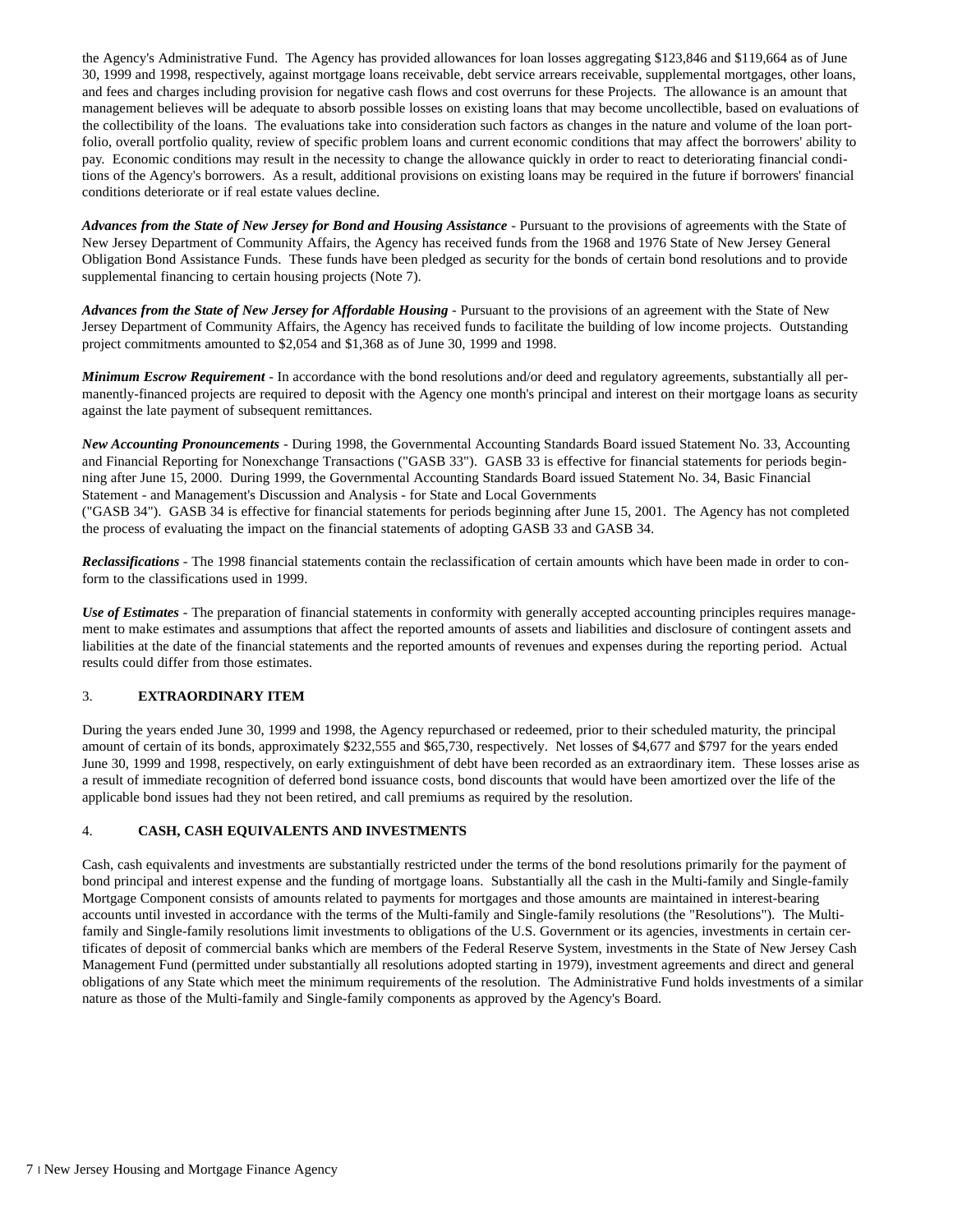*Cash and Cash Equivalents* - The carrying amount and the bank balance of the Agency's cash deposits as of June 30, 1999 and 1998 were as follows:

Cash in Banks:

|                          |                    | 1999                          |                    | 1998                          |
|--------------------------|--------------------|-------------------------------|--------------------|-------------------------------|
|                          | Carrying<br>Amount | <b>Bank</b><br><b>Balance</b> | Carrying<br>Amount | <b>Bank</b><br><b>Balance</b> |
| Single family component: |                    |                               |                    |                               |
| <b>Insured</b>           | \$.<br>204         | \$226                         | \$<br>208          | 298<br>\$                     |
| Collateralized           | 6,161              | 6,161                         | 3.279              | 3,279                         |
| Uncollateralized         | 885                | 885                           | 898                | 898                           |
| Multi-family component:  |                    |                               |                    |                               |
| Uninsured                | 1.004              | 1.004                         | 986                | 994                           |
| Administrative fund:     |                    |                               |                    |                               |
| Insured                  | 191                | 298                           | 156                | 556                           |
| Uncollateralized         |                    | 274                           | 1,701              | 3,045                         |
| STAR:                    |                    |                               |                    |                               |
| Insured                  | 44                 | 44                            |                    |                               |
|                          | \$8,489            | \$8,892                       | \$7,228            | \$9,070                       |

*New Jersey Cash Management Fund* - The State of New Jersey Cash Management Fund is managed by the State of New Jersey, Division of Investments under the Department of the Treasury. The Fund consists of U.S. Treasury obligations, government agency obligations, certificates of deposit and commercial paper.

Amounts invested in the New Jersey Cash Management Fund as of June 30, 1999 and 1998 are as follows:

|                                               | 1999                          | 1998                          |
|-----------------------------------------------|-------------------------------|-------------------------------|
| Single family component                       | \$30,093<br>66.248<br>455,001 | \$53,370<br>61.341<br>400,540 |
| Multi-family component<br>Administrative fund | \$551.342                     | \$515.251                     |

In addition, as of June 30, 1999 and 1998, the Administrative Fund has \$56,215 and \$52,546, respectively, invested in a tax-free management fund. This is a commingled fund consisting generally of U.S. Treasury obligations.

*Investments* - The Agency's investments have been categorized to give an indication of the level of risk assumed by the Agency as of June 30, 1999. Category 1 includes investments that are insured or registered or for which the securities are held by the Agency or trustee in the Agency's name. Category 2 includes uninsured and unregistered investments for which the securities are held by the trustee's trust department or agency. Category 3 includes uninsured and unregistered investments for which the securities are held by the trustee or by its trust department or agent, but not in the Agency's name. The Agency Administrative Fund is authorized to use a variety of investments. The Bond and Obligation funds are confined to those investments allowed by the applicable bond documents which have been approved by the Agency's Board.

Investments held as of June 30, 1999 have been categorized as follows

| <b>Single-Family Component</b>                |                |             |           |             |               |
|-----------------------------------------------|----------------|-------------|-----------|-------------|---------------|
|                                               |                | Category    |           | <b>Book</b> | <b>Market</b> |
|                                               |                | 2           | 3         | Value       | Value         |
| Investment agreements                         | \$ -           | \$<br>8.767 | \$132,605 | \$141,372   | \$141,372     |
| Repurchase agreements                         |                | 176,936     |           | 176,936     | 176,936       |
|                                               |                | \$185,703   | \$132,605 | \$318,308   | \$318,308     |
| <b>Multi-Family Component</b>                 |                |             |           |             |               |
|                                               |                | Category    |           | <b>Book</b> | <b>Market</b> |
|                                               | 1              | 2           | 3         | Value       | Value         |
| Repurchase agreements                         | $\mathbb{S}$ - | \$50,685    | \$        | \$50,685    | \$50,685      |
| Investment agreements<br>U. S. Government and |                | 27,109      | 89,229    | 116,338     | 116,338       |
| Agency securities                             |                |             | 132,910   | 132,910     | 136,851       |
|                                               |                | 77,794      | \$222,139 | \$299,933   | \$303,874     |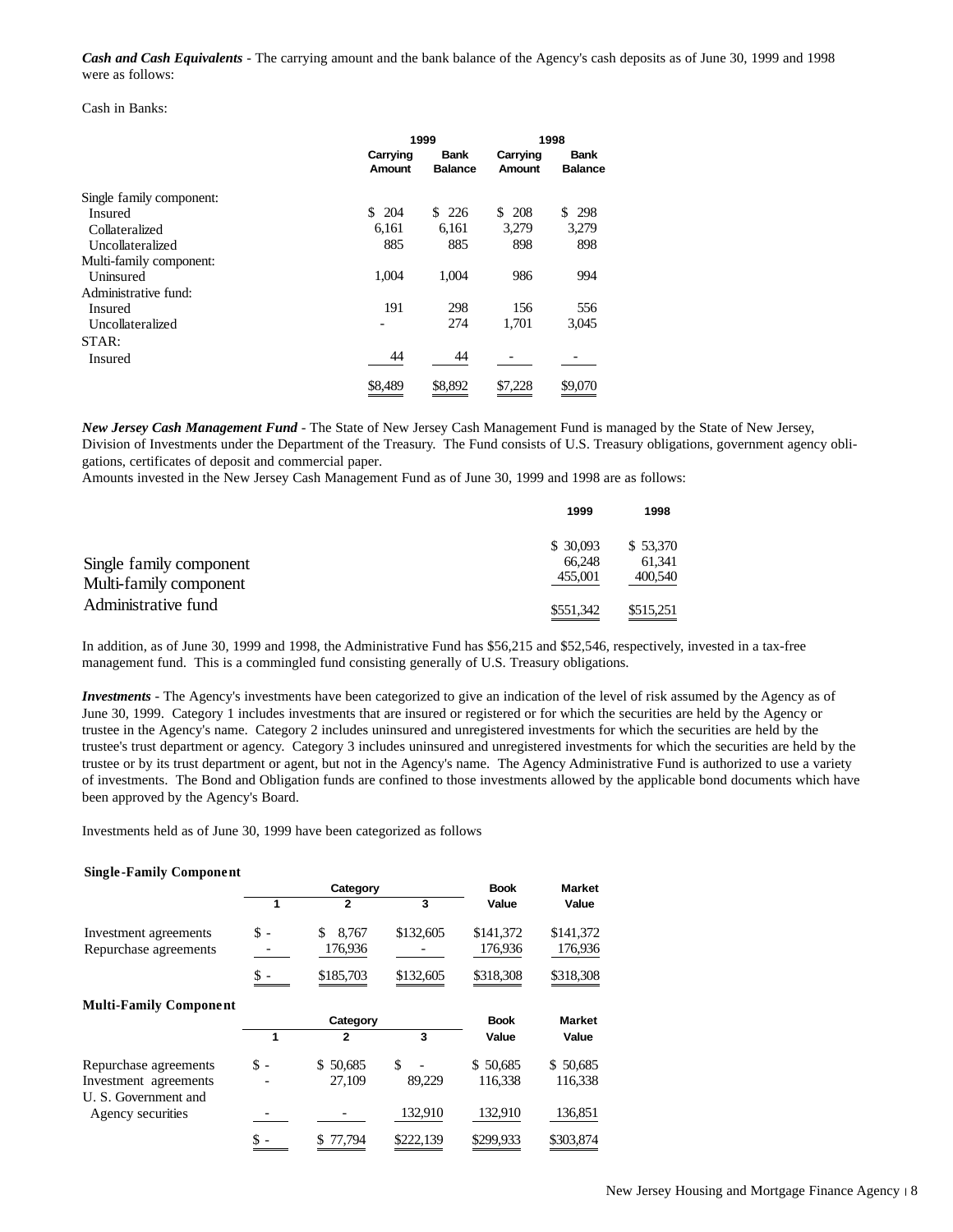#### **Administrative Component**

|                                               |                  | Category                      |          |          | <b>Market</b> |
|-----------------------------------------------|------------------|-------------------------------|----------|----------|---------------|
|                                               |                  | 2                             | 3        | Value    | Value         |
| Investment agreements<br>U. S. Government and | \$ -             | S<br>$\overline{\phantom{a}}$ | \$8,218  | \$8.218  | 8,218<br>S.   |
| Agency securities                             |                  |                               | 12.615   | 12.615   | 13,442        |
| Other                                         | 200              |                               |          | 200      | 200           |
|                                               | <b>200</b><br>S. | -                             | \$20,833 | \$21,033 | \$21,860      |

Investments held as of June 30, 1998 have been categorized as follows:

## **Single -Family Component Category Book Market 1 2 3 Value Value** Investment agreements  $\qquad$  \$ - \$ 6,710 \$162,163 \$168,873 \$168,873 Repurchase agreements - 182,475 - 182,475 182,475 \$ - \$189,185 \$162,163 \$351,348 \$351,348 **Multi-Family Component Category Book Market 1 2 3 Value Value** Repurchase agreements  $\begin{array}{cccc} \text{8 -} & \text{$58,985} & \text{$58,985} & \text{$58,985} \\ \text{Investment agreements} & - & 26,284 & 87,220 & 113,504 & 113,504 \end{array}$ Investment agreements - 26,284 87,220 113,504 113,504 U. S. Government and Agency securities - 127,236 127,236 133,262 \$ - \$ 85,269 \$214,456 \$299,725 \$305,751 **Administrative Component Category Book Market 1 2 3 Value Value** Investment agreements  $$ - $ 5 - $ 5 - $ 8,218 $ 8,218 $ 8,218 $ 8,218$ U. S. Government and Agency securities - 3,817 3,817 4,867 Other 200 - 200 200 \$ 200 \$ - \$ 12,035 \$ 12,235 \$ 13,285

In connection with certain bond resolutions, investment agreements are entered into by the Trustees, at the Agency's instruction, whereby funds are invested with certain financial institutions. Under certain circumstances, collateralization of the funds may or may not be required or may or may not be provided.

The Agency also purchases U.S. Government securities from certain financial institutions under agreements, whereby the seller has agreed to repurchase the securities at cost plus accrued interest.

Pursuant to most bond resolutions, the Agency is required to maintain certain invested debt reserves with the Trustees to fund potential deficiencies in principal and interest required to be paid in succeeding fiscal years. These debt reserve investments for the Multi-family Component (funded by bond proceeds) are included in the cash equivalents and investment balances above and aggregate approximately \$110,203 and \$120,344, respectively (market value) as of June 30, 1999 and 1998. The debt reserve for many of the Multi-family issues is called the Housing Finance Fund or account. The debt reserve investments for the Single-family Component (funded by bond proceeds) are included above and aggregate approximately \$44,405 and \$66,564, respectively, as of June 30, 1999 and 1998. In addition to the above investments, the debt service reserves may be satisfied with a Surety Bond issued by a qualified insurer as of June 30, 1999. The Multi-family component had \$15,990 and \$7,323 and the Single-family component had \$29,805 and 19,844 of Surety Bonds outstanding as of June 30, 1999 and 1998, respectively.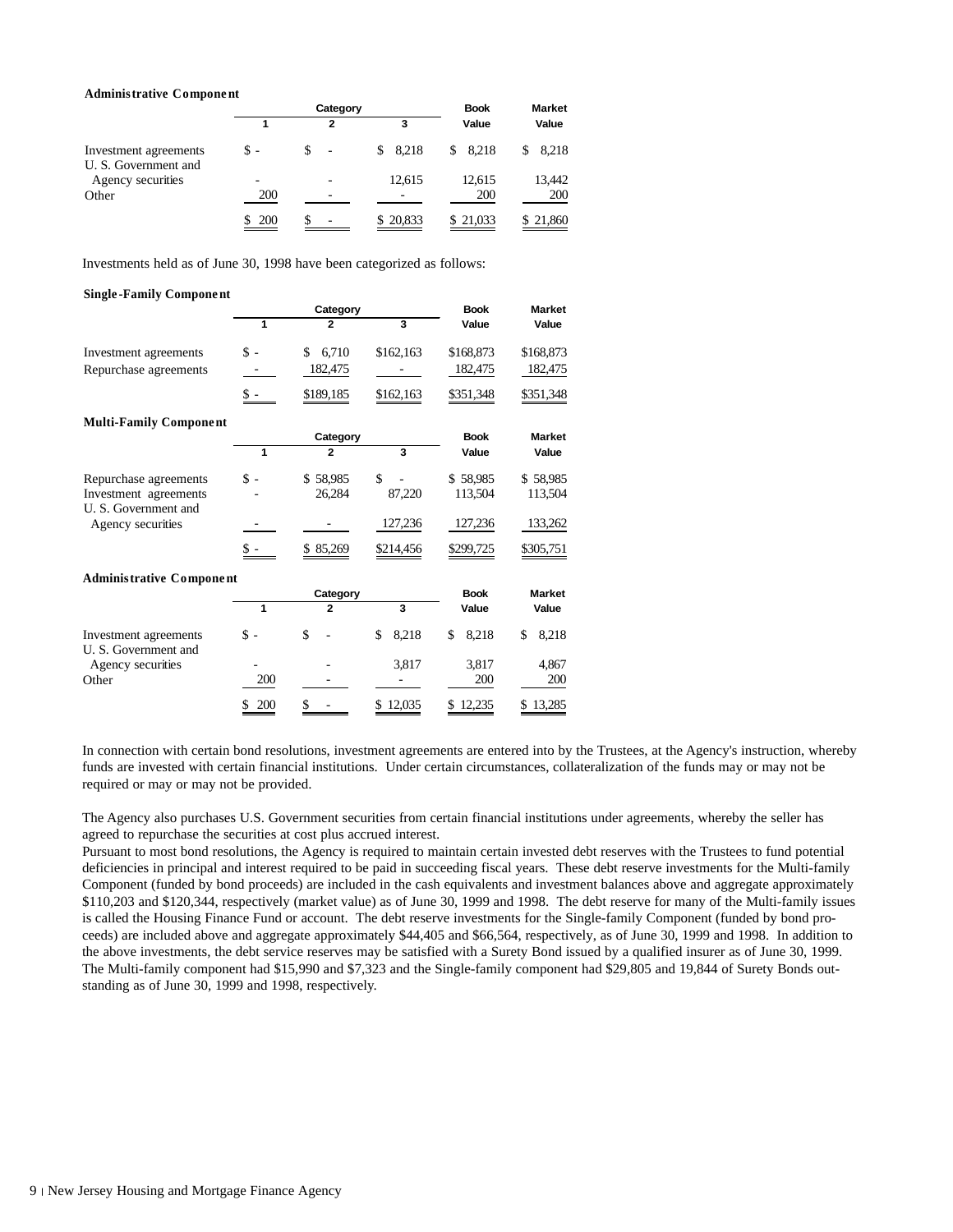## 5. **MORTGAGE LOANS RECEIVABLE**

*Single-family Mortgage Component* - Mortgage loans held by the Single-family Mortgage Component of the Agency have stated interest rates and are secured by first liens on the related real property. The outstanding balances by type of loan as of June 30, 1999 and 1998 are as follows:

| 1999                         | <b>Single</b><br><b>Family</b><br><b>Mortgage</b><br><b>Purchase</b><br>Revenue<br><b>Bond</b><br><b>Resolution</b> | Home<br><b>Mortgage</b><br><b>Purchase</b><br>Revenue<br><b>Bond</b><br><b>Resolution</b> | Home<br><b>Buyer</b><br>Revenue<br><b>Bond</b><br><b>Resolution</b> | <b>Total</b> |
|------------------------------|---------------------------------------------------------------------------------------------------------------------|-------------------------------------------------------------------------------------------|---------------------------------------------------------------------|--------------|
| Mortgage loans receivable    | \$<br>$\overline{\phantom{a}}$                                                                                      | \$                                                                                        | \$1,225,297                                                         | \$1,225,297  |
| Unearned discounts - net     |                                                                                                                     |                                                                                           | (587)                                                               | (587)        |
| Loan origination costs - net |                                                                                                                     |                                                                                           | 14,540                                                              | 14,540       |
| Commitment fees - net        |                                                                                                                     |                                                                                           | (16, 120)                                                           | (16, 120)    |
| 1998                         | <b>Single</b><br><b>Family</b><br><b>Mortgage</b><br><b>Purchase</b><br>Revenue<br><b>Bond</b><br><b>Resolution</b> | Home<br><b>Mortgage</b><br><b>Purchase</b><br>Revenue<br><b>Bond</b><br><b>Resolution</b> | Home<br><b>Buyer</b><br>Revenue<br><b>Bond</b><br><b>Resolution</b> | <b>Total</b> |
|                              |                                                                                                                     |                                                                                           |                                                                     |              |
| Mortgage loans receivable    | \$24,138                                                                                                            | \$103,962                                                                                 | \$1,109,662                                                         | \$1,237,762  |
| Unearned discounts - net     | (298)                                                                                                               |                                                                                           | (492)                                                               | (790)        |
| Loan origination costs - net | 336                                                                                                                 | 1,002                                                                                     | 13,174                                                              | 14,512       |
| Commitment fees - net        |                                                                                                                     | (1,193)                                                                                   | (15,715)                                                            | (16,908)     |
| Allowance for loan losses    | (103)                                                                                                               | (1,106)                                                                                   | (4,928)                                                             | (6,137)      |
|                              | \$24,073                                                                                                            | \$102,665                                                                                 | \$1,101,701                                                         | \$1,228,439  |

*Multi-family Housing Component* - The Multi-family Housing mortgage loans receivable as of June 30, 1999 and 1998 consisted of the following:

|                                                                                              | 1999           | 1998           |
|----------------------------------------------------------------------------------------------|----------------|----------------|
| Mortgage loans subject to subsidy contracts under                                            |                |                |
| Section 8 of the United States Housing Act                                                   | 540.031<br>\$. | 569,833<br>\$. |
| Mortgage loans subject to subsidy contracts under                                            |                |                |
| Section 236 of the National Housing Act                                                      | 266,809        | 271,490        |
| Unsubsidized mortgage loans                                                                  | 287,273        | 262,185        |
| Government National Mortgage Association, 9.95%<br>and 9.50%, maturity November 15, 2020 and |                |                |
| November 15, 2027, respectively                                                              | 5,292          | 5,327          |
|                                                                                              | 1.099.405      | 1,108,835      |
| Allowance for loan losses                                                                    | (42, 872)      | (45,518)       |
| Construction advances (undisbursed)                                                          | 21,536         | 11,376         |
|                                                                                              | \$1,078,069    | \$1,074,693    |

*Administrative Component* - The Administrative mortgage loans receivable as of June 30, 1999 and 1998 consisted of the following:

|                                                   |   | 1999   |   | 1998   |
|---------------------------------------------------|---|--------|---|--------|
| Mortgage loans subject to subsidy contracts under |   |        |   |        |
| Section 8 of the United States Housing Act        | S | 4.354  | S | 4,461  |
| Mortgage loans subject to subsidy contracts under |   |        |   |        |
| Section 236 of the National Housing Act           |   | 5,482  |   | 5,556  |
| Unsubsidized mortgage loans                       |   | 36,168 |   | 32,209 |
| Unearned discounts - net                          |   | (263)  |   | (301)  |
| Unearned premiums - net                           |   |        |   |        |
| Loan origination costs - net                      |   | 238    |   | 275    |
| Allowance for loan losses                         |   | (110)  |   | (99)   |
|                                                   |   |        |   |        |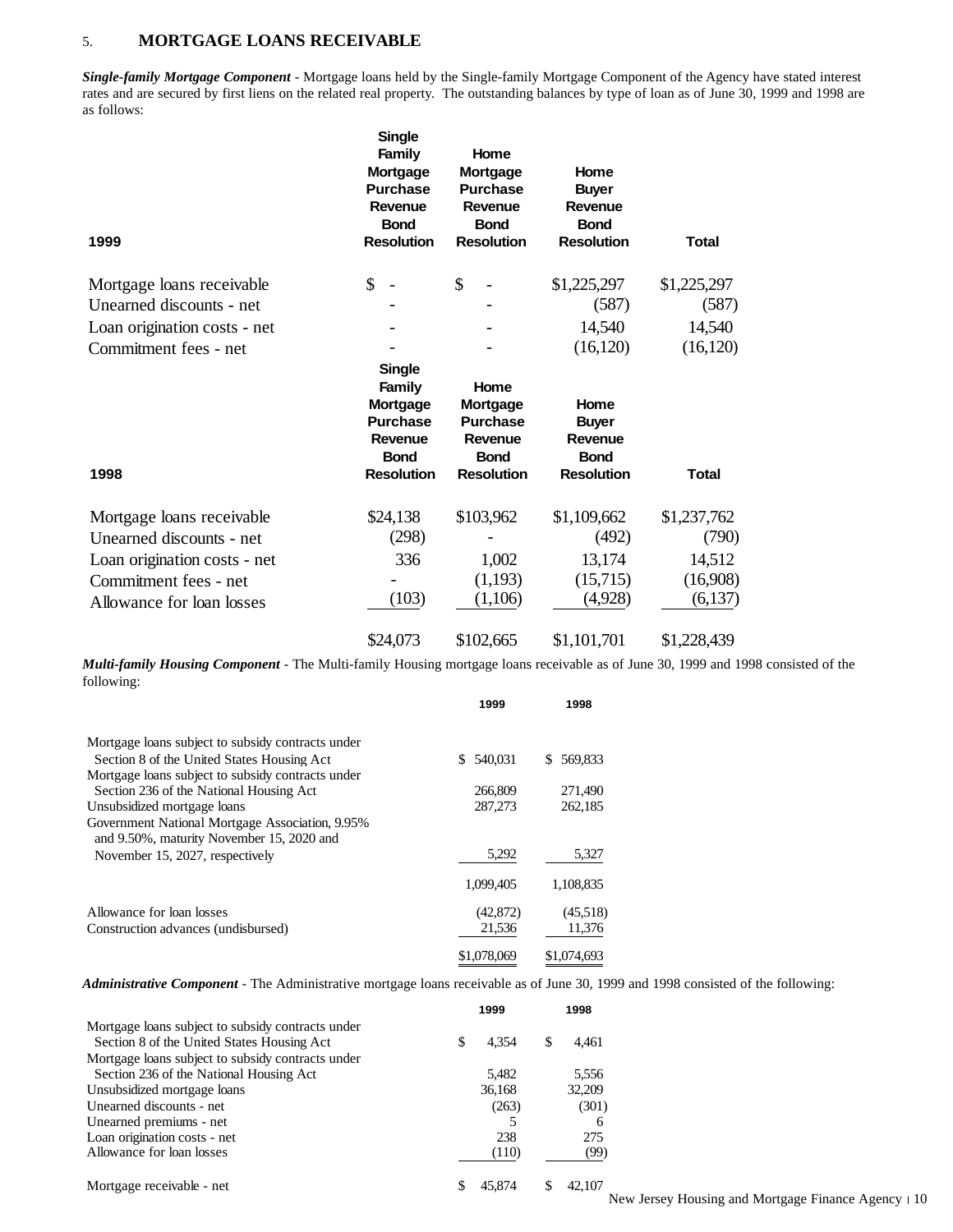These mortgage loans are repayable over terms originally up to 48 years and bear interest at rates from 0% to 13.25% per annum. Substantially all mortgage loans receivable are collateralized by first mortgages on the property of the housing sponsors and contain exculpatory clauses with respect to the liability of the principles of such housing sponsors.

Construction advances made from the proceeds of the sale of bonds and obligations are recorded as mortgage loans receivable. These funds are disbursed for construction costs, interest, carrying fees, working capital advances and other project-related expenses. Upon substantial completion and occupancy of the project, amortization of the loan will commence.

*Troubled Debt Restructuring* - On August 2, 1996, the Agency entered into a workout agreement (the "Agreement") with the project known as New Community Douglass-Harrison HMFA #1053 (the "project"). The Agreement revised the interest rate on the second mortgage from 9.0% to 5.2% for the remaining term of the mortgage and also called for the issuance of three additional supplemental mortgage loans to the project. On June 18, 1998, the Agency revised the terms on the Second Mortgage from 5.2% to 0% and on the Third Mortgage from 3.3% to 0%. Both revisions were retroactive to November 1, 1997. The gross interest income that would have been recorded on the second and third mortgage for the years ended June 30, 1999 and 1998, if it had been current in accordance with the original terms and had been outstanding throughout the period, is \$288,663 and 295,449, respectively. As a result of the Agreement, there was no interest income for the current year, and \$149,161 for the year ended June 30, 1998.

As of June 30, 1999 and 1998, the project owed a total of \$4,800 and \$5,120, respectively, outstanding principal on the second mortgage loan. As a result of the Agreement, the Agency committed to and issued an additional \$2,263 in supplemental mortgage loans on August 2, 1996 of which \$2,155 and \$2,195 in principal was outstanding at June 30, 1999 and 1998, respectively.

## **6. DEBT SERVICE ARREARS RECEIVABLE**

Debt service arrears consist of mortgage principal, interest payments and fees in arrears on permanently financed loans, net of the allowance for loan losses as described in Note 2. The debt service allowance for loan losses was \$11,858 and \$9,835, respectively, as of June 30, 1999 and 1998.

The Agency requires FHA guarantees, VA insurance, private mortgage insurance and other features to increase the security of single-family mortgage loans depending on the individual bond resolution and individual mortgages.

For the Single-family component, the Agency's allowance is based on historical loss percentages applied to all mortgage loan principal balances. Accrued interest in excess of 180 days is fully reserved. On home improvement loans, the Agency provides an allowance for 10% of the principal in arrears and all interest in arrears over 90 days not deemed reimbursable from FHA Title One Insurance.

For the Multi-family Housing Component, the Agency's policy is to provide an allowance for substantially all interest receivable on first mortgage loans when interest payments become past due, except for Section 8 program loans for which no allowance is recorded. An allowance of approximately \$4,638 and \$3,777 against interest receivable was recorded at June 30, 1999 and 1998, respectively. The balances of loans included in mortgage loans receivable for which an allowance has been recorded against interest receivable amounted to \$168,486 and \$181,804 as of June 30, 1999 and 1998, respectively.

## **7. SUPPLEMENTAL MORTGAGES AND OTHER LOANS**

Certain projects have received supplemental mortgages and other loans from the Agency's Administrative Fund and/or from the State of New Jersey Bond and Housing Assistance Funds. An allowance for loan losses has not been provided on supplemental mortgages funded from the State Bond and Housing Assistance Funds because the Agency is not obligated to repay the State until the projects repay the Agency.

**1999 1998**

The supplemental mortgages and other loans receivable as of June 30, 1999 and 1998 consisted of the following:

|                                            | 1999      | 1990     |
|--------------------------------------------|-----------|----------|
| Agency supplemental mortgages              | \$86,857  | \$85.510 |
| HUD supplemental mortgages                 | 881       | 881      |
| Loans to projects                          | 11,605    | 7.944    |
| State of New Jersey supplemental mortgages | 16.364    | 16,210   |
| Closing cost assistance loans              | 13.888    | 14.460   |
| Other                                      | 59,282    | 29,922   |
| Total                                      | 188,877   | 154,927  |
| Allowance for loan losses                  | (37,649)  | (33,662) |
| Undisbursed supplemental mortgage proceeds | (28,270)  | (30,005) |
|                                            | \$122,958 | 91.260   |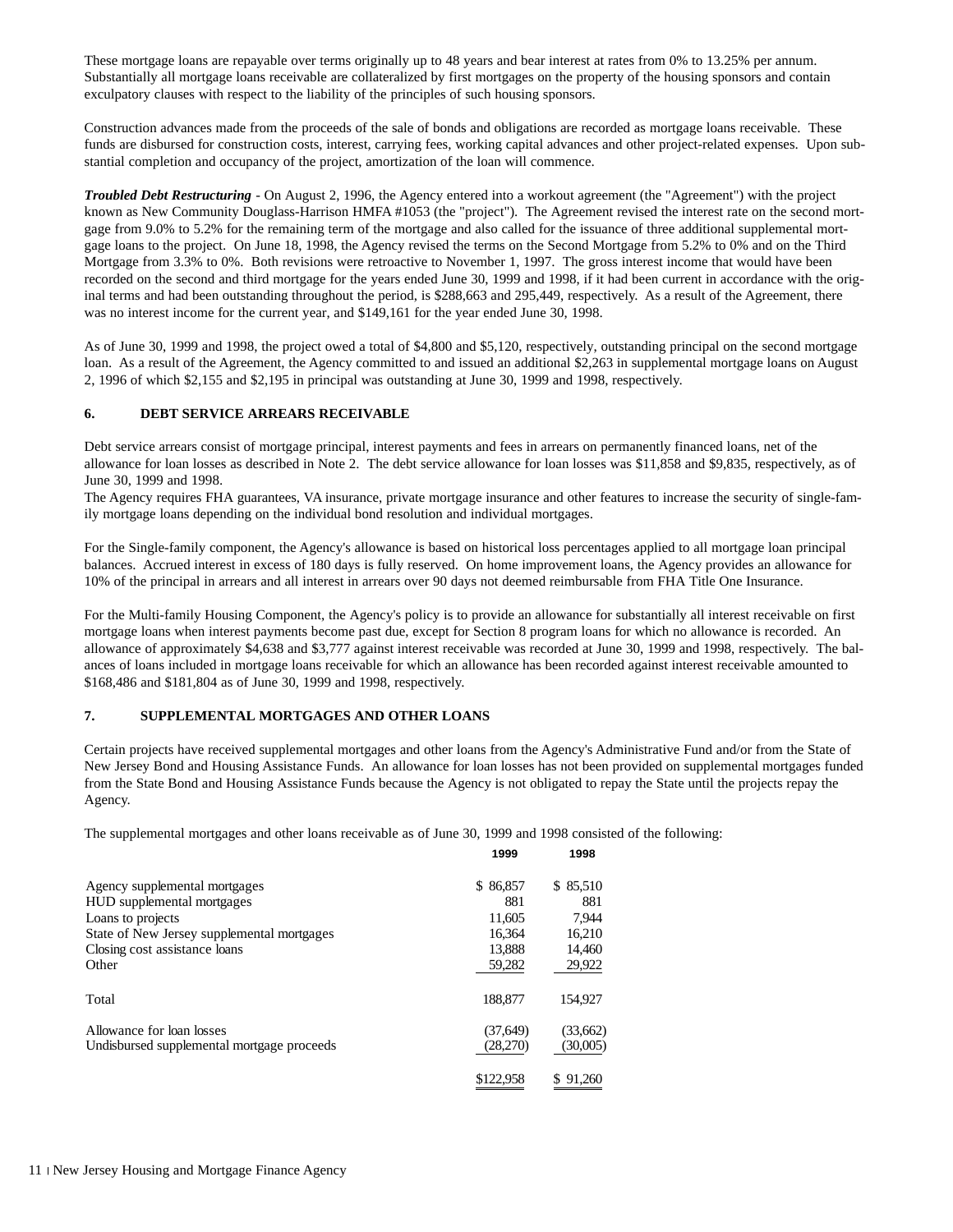## **8. PROPERTY, PLANT AND EQUIPMENT**

Property, plant and equipment as of June 30, 1999 and 1998 is summarized as follows:

|                                     | 1999    | 1998    | <b>Estimated</b><br><b>Useful Lives</b> |
|-------------------------------------|---------|---------|-----------------------------------------|
| Land                                | \$1,384 | \$1,200 |                                         |
| Buildings and building improvements | 12,187  | 11,875  | 25 years                                |
| <b>Automobiles</b>                  | 300     | 179     | 3 years                                 |
| Machinery and equipment             | 1,382   | 1,508   | 3-5 years                               |
| Furniture and fixtures              | 1,732   | 1,562   | 5 years                                 |
| <b>Construction in Progress</b>     | 3,135   |         |                                         |
|                                     | 20120   | 16324   |                                         |
| <b>BONDS AND OBLIGATIONS</b>        |         |         |                                         |

The Agency obtains funds to finance its operations through the sale of bonds and other obligations. Interest on Agency bonds and obligations is payable monthly or semiannually. Amounts used to fund financing are generated by the Agency from interest earned on mortgage loans, home improvement loans and investments. Generally, bonds are due in annual or semiannual installments. Term bonds are subject to redemption by application of sinking fund installments. Pursuant to the related bond and obligation resolutions, the Agency has authorized and issued as of June 30, 1999 and 1998 the following bonds and obligations:

#### *Single Family Component -*

|                                                | 1999<br>Amount<br>Outstanding | 1998<br>Amount<br>Outstanding | The<br>net |
|------------------------------------------------|-------------------------------|-------------------------------|------------|
| Single Family Mortgage Purchase Revenue Bonds, |                               |                               |            |
| 6.80% to 8.50%, due 1997 to 2014               | \$                            | 25,005                        |            |
| Home Mortgage Purchase Revenue Bonds,          |                               |                               |            |
| 6.60% to 10.875%, due 1997 to 2018             |                               | 126,919                       |            |
| Home Buyer Revenue Program Bonds, 3.70% to     |                               |                               |            |
| 7.90%, due 1997 to 2029                        | 1,457,019                     | 1,332,658                     |            |
| Total bonds and obligations                    | 1,457,019                     | 1,484,582                     |            |

proceeds of the aforementioned bonds and obligations were used to make loans to qualified mortgage lenders, purchase eligible residential mortgage and home improvement loans and/or establish debt reserve accounts.

The Home Buyer Revenue Bonds are separately secured, special and limited obligations of the Agency payable solely from the revenues and assets pledged to the payment thereof. The Home Buyer Revenue Bonds are not payable from any of the funds or accounts established under any other resolution of the Agency securing bonds and other obligations. The full faith and credit of the Agency is not pledged for the payment of the principal or redemption price of or interest on the Home Buyer Revenue Bonds.

**9.**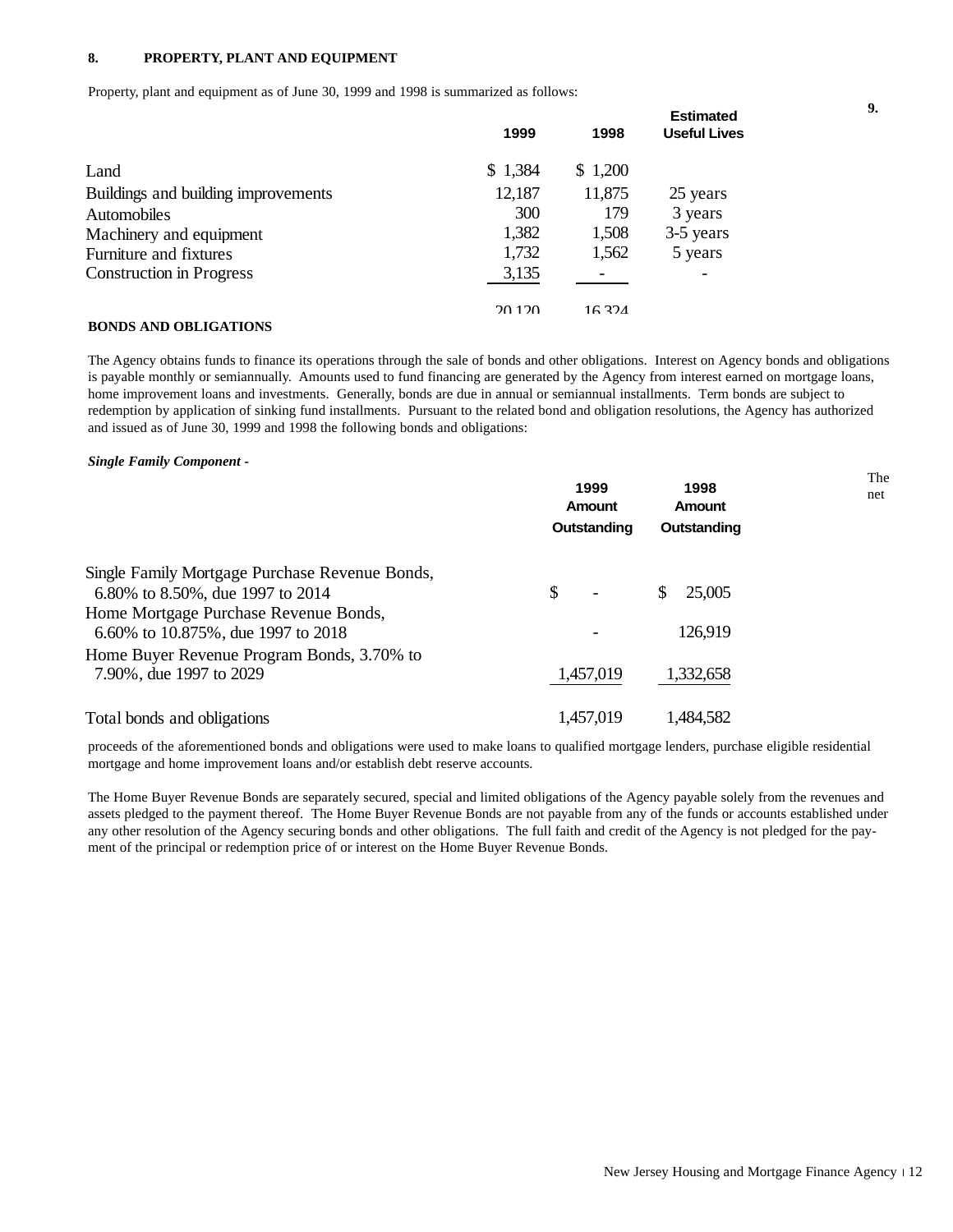|                                                                                                                                                        | 1999<br>Amount<br>Outstanding | 1998<br>Amount<br>Outstanding    |  |
|--------------------------------------------------------------------------------------------------------------------------------------------------------|-------------------------------|----------------------------------|--|
| General Housing Loan Bonds*:                                                                                                                           |                               |                                  |  |
| 1970 Series A, 4.50%, due 1997 to 2019<br>1971 Series A, 5.20% to 5.40%, due 1997 to 2019                                                              | \$<br>3,425<br>27,120         | $\mathcal{S}$<br>3,525<br>28,110 |  |
| 1972 Series A, 5.60% to 5.80%, due 1997 to 2021<br>1972 Series B, 5.10% to 5.25%, due 1997 to 2021                                                     | 36,330<br>36,095              | 37,585<br>36,980                 |  |
|                                                                                                                                                        | 102,970                       | 106,200                          |  |
| Special Pledge Revenue Obligations, 1975 Series<br>One, 6.75% to 9.00%, due 1997 to 2020                                                               | 41,370                        | 43,540                           |  |
| Mortgage Revenue Bonds*, 1977 Issue A (Section 8)<br>Assisted), 6.00% to 6.25%, due 1997 to 2020<br>Mortgage Revenue Bonds*, 1977 Issue B (Section 236 | 45,385                        | 45,385                           |  |
| Assisted), 6.00% to 6.375%, due 1998 to 2026                                                                                                           | 60,225                        | 61,135                           |  |
| Section 8 Bonds (Section 8 Assisted)*:<br>1981 Series A, 7.00% to 8.00%, due 1997 to 2014                                                              | 22,005<br>68,385              | 24,135<br>70,440                 |  |
| 1991 Series A, 6.00% to 7.10%, due 1997 to 2012<br>1992 Series A, 7.55%, due 1997 to 2014                                                              | 7,450                         | 7,705                            |  |
|                                                                                                                                                        | 97,840                        | 102,280                          |  |
| Section 8 Housing Revenue Bonds, 1982 Series A<br>(Norfolk Square), 12.46%, due 1997 to 2014                                                           | 3,599                         | 3,687                            |  |
| Section 11(b) Mortgage Revenue Bonds, 1983 Series A<br>(Chestnut Street Housing Project), 10.00%, due<br>1997 to 2024                                  | 3,610                         | 3,640                            |  |
| Section 11(b) Mortgage Revenue Bonds, 1983 Series A                                                                                                    |                               |                                  |  |
| (Hampshire House Project), 10.00%, due 1998 to 2025<br>Section 11(b) Multi-family Housing Revenue Bonds,                                               | 4,720                         | 4,760                            |  |
| 1983 Series A (Highview Terrace Project),<br>10.375%, due 1997 to 2025                                                                                 | 2,960                         | 2,980                            |  |
| Multi-family Housing Revenue Bonds, 1984 Series I<br>(Corinthian Towers Project), 10.50% to 11.75%,<br>due 1997 to 2025                                | 9,592                         | 9,675                            |  |
| Multi-family Housing Revenue, 1985 Series I<br>(Roger Gardens Project), 9.60% to 11.40%, due<br>1997 to 2026                                           | 5,060                         | 5,104                            |  |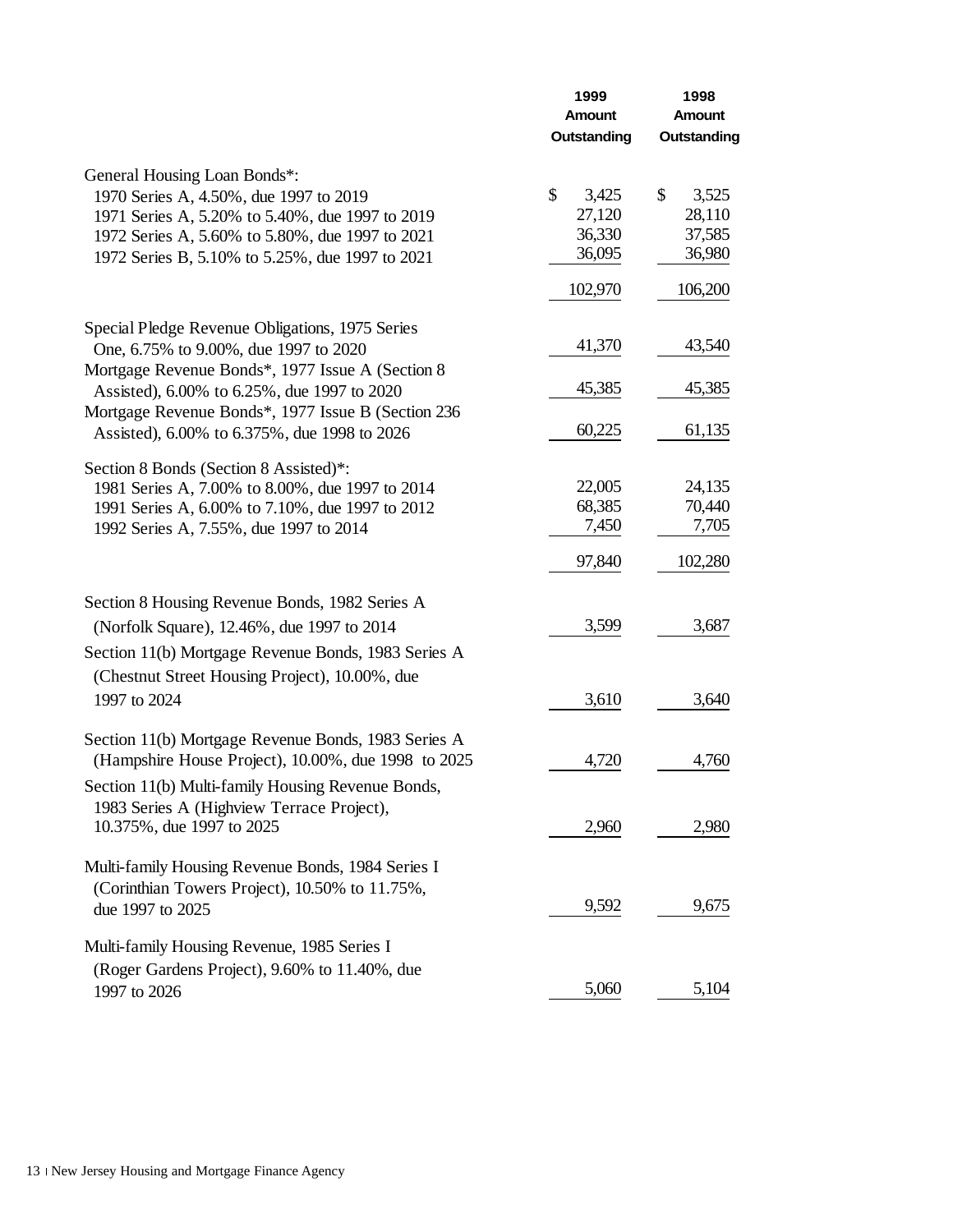|                                                                                  | 1999<br>Amount<br>Outstanding | 1998<br>Amount<br>Outstanding |  |
|----------------------------------------------------------------------------------|-------------------------------|-------------------------------|--|
| Multi-family Housing Revenue Bonds:                                              |                               |                               |  |
| 1985 Series B (Douglass Harrison Project), 9.25%<br>to 10.625%, due 1997 to 2016 | \$<br>2,785                   | \$<br>2,854                   |  |
| 1988 Series H (Regency Park), 7.00% to 7.70%, due 1997<br>to 2030                | 5,895                         | 5,940                         |  |
| 1989 Series I (Chestnut Park), 9.50%, due 1997 to 2019                           | 3,650                         | 3,700                         |  |
| 1989 Series J (Montclarion), 7.70%, due 1997 to 2029                             | 3,280                         | 3,310                         |  |
|                                                                                  | 15,610                        | 15,804                        |  |
| Multi-family Housing Revenue Refunding Bonds, 1991 Series I                      |                               |                               |  |
| (Presidential Plaza), 5.80% to 7.00%, due 1997 to 2030                           | 133,995                       | 135,300                       |  |
| Rental Housing Revenue Bonds*:                                                   |                               |                               |  |
| 1991 Series A, 6.10% to 7.25%, due 1997 to 2022                                  | 7,190                         | 7,310                         |  |
| 1991 Series B, 5.90% to 6.75%, due 1997 to 2022                                  | 13,830                        | 14,060                        |  |
| 1991 Series C, 6.50% to 7.10%, due 1997 to 2022                                  | 2,450                         | 2,495                         |  |
| 1991 Series D, 8.40% to 9.25%, due 1997 to 2022                                  | 5,240                         | 5,310                         |  |
| 1992 Series E, 7.00% to 9.00%, due 1997 to 2024                                  | 12,575                        | 12,880                        |  |
|                                                                                  | 41,285                        | 42,055                        |  |
| Housing Revenue Bonds:                                                           |                               |                               |  |
| 1992 Series A, 6.40% to 6.95%, due 2002 to 2015                                  | 106,370                       | 106,370                       |  |
| 1992 Series B, 6.15% to 6.40%, due 2000 to 2002                                  | 9,435                         | 9,435                         |  |
| 1992 Series C, 6.05% to 6.35%, due 1998 to 2000                                  | 5,135                         | 10,235                        |  |
|                                                                                  | 120,940                       | 126,040                       |  |
| Housing Revenue Refunding Bonds, 1992 Series One                                 |                               |                               |  |
| 5.50% to 6.70%, due 1997 to 2028                                                 | 192,760                       | 220,075                       |  |

|                                                 | 1999<br>Amount<br>Outstanding | 1998<br>Amount<br>Outstanding |  |
|-------------------------------------------------|-------------------------------|-------------------------------|--|
| Multi-family Housing Revenue Bonds:             |                               |                               |  |
| 1995 Series A, 3.95% to 6.10%, due 1997 to 2030 | \$<br>154,800                 | \$<br>158,435                 |  |
| 1995 Series B, 4.05% to 6.20%, due 1997 to 2020 | 7,040                         | 7,205                         |  |
| 1995 Series C, 7.25%, due 1997 to 2012          | 2,265                         | 2,360                         |  |
| 1996 Series A, 4.60% to 6.25%, due 1999 to 2028 | 28,875                        | 30,880                        |  |
| 1996 Series B, 7.33% to 8.37%, due 1998 to 2028 | 16,115                        | 16,605                        |  |
| 1997 Series A, 3.95% to 5.65%, due 1999 to 2040 | 73,140                        | 73,140                        |  |
| 1997 Series B, 3.7% to 5.4%, due 1998 to 2028   | 11,700                        | 11,745                        |  |
| 1997 Series C, 6.04% to 7.42%, due 1999 to 2040 | 22,315                        | 22,770                        |  |
| 1999 Series A, 3.30% to 5.15%, due 2000 to 2030 | 29,850                        |                               |  |
| 1999 Series B, 3.00% to 4.70%, due 1999 to 2013 | 2,060                         |                               |  |
| 1999 Series C, 5.97% to 7.12%, due 2008 to 2030 | 5,805                         |                               |  |
|                                                 | 353,965                       | 323,140                       |  |
| Total bonds and obligations                     | 1,235,886                     | 1,250,800                     |  |
| Less:                                           |                               |                               |  |
| Unamortized discount                            | (5,095)                       | (6,056)                       |  |
| Deferred loss                                   | (11,404)                      | (12,034)                      |  |
| Bonds and obligations - net                     | 1,219,387                     | 1,232,710                     |  |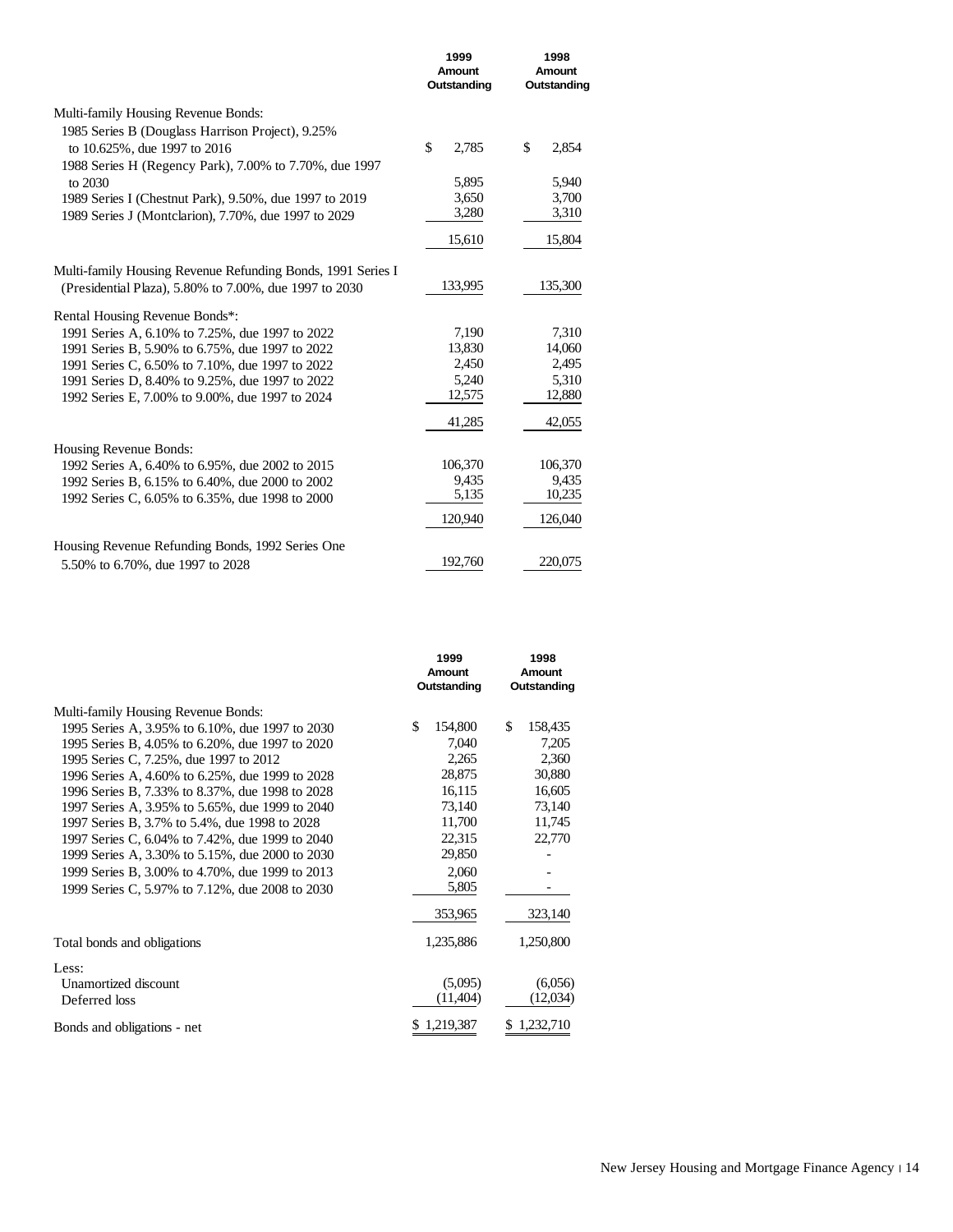The bonds and obligations marked with an asterisk (\*) above are collateralized by: (a) a pledge of the full faith and credit of the Agency, (b) all mortgage repayments to the Agency of mortgage loans financed by bonds or obligations pursuant to the respective Agency resolution, (c) all Agency income resulting from fees and charges collected from sponsors of permanently financed Projects under the Agency resolutions pursuant to mortgages and net operating income from such financed Projects which the Agency may acquire title to, or take possession of, through protection and enforcement, of its rights under mortgage agreements on such Projects, (d) all mortgages pledged as collateral under mortgage loans financed out of bonds or obligations pursuant to the respective Agency resolution, and (e) the funds and accounts under the resolutions and investments thereof.

All other bonds and obligations are separately secured, special obligations of the Agency and are payable solely from the property pledged to the payment thereof. These bonds are not payable from any of the funds or accounts established under any other resolution of the Agency securing bonds and other obligations.

In October 1995, the Agency issued Multi-family Housing Revenue Bonds 1995 Series A, 1995 Series B and 1995 Series C in the aggregate amount of \$173,500 to provide funds for second mortgage loans and to refund six existing multi-family bond issues. The economic gain on this transaction was \$53,630, and the difference between the reacquisition price and the net carrying value of the refunded debt was \$13,672, which is being deferred and amortized using the straight-line method over the life of the refunded debt as a component of interest expense.

As of June 30, 1999 and 1998, there was \$21,536 and \$11,376, respectively, of undisbursed proceeds from the sale of bonds and obligations. Such funds represent initial mortgage loan funds committed to Multi-family Housing sponsors authorized under various resolutions.

*Zero Coupon and Compound Interest Bonds* - Zero coupon bonds and compound interest bonds do not bear interest but instead accrete in value continuously until maturity. Accretion, using the effective yield method, is recorded as interest expense with a corresponding increase in the value of the bonds outstanding.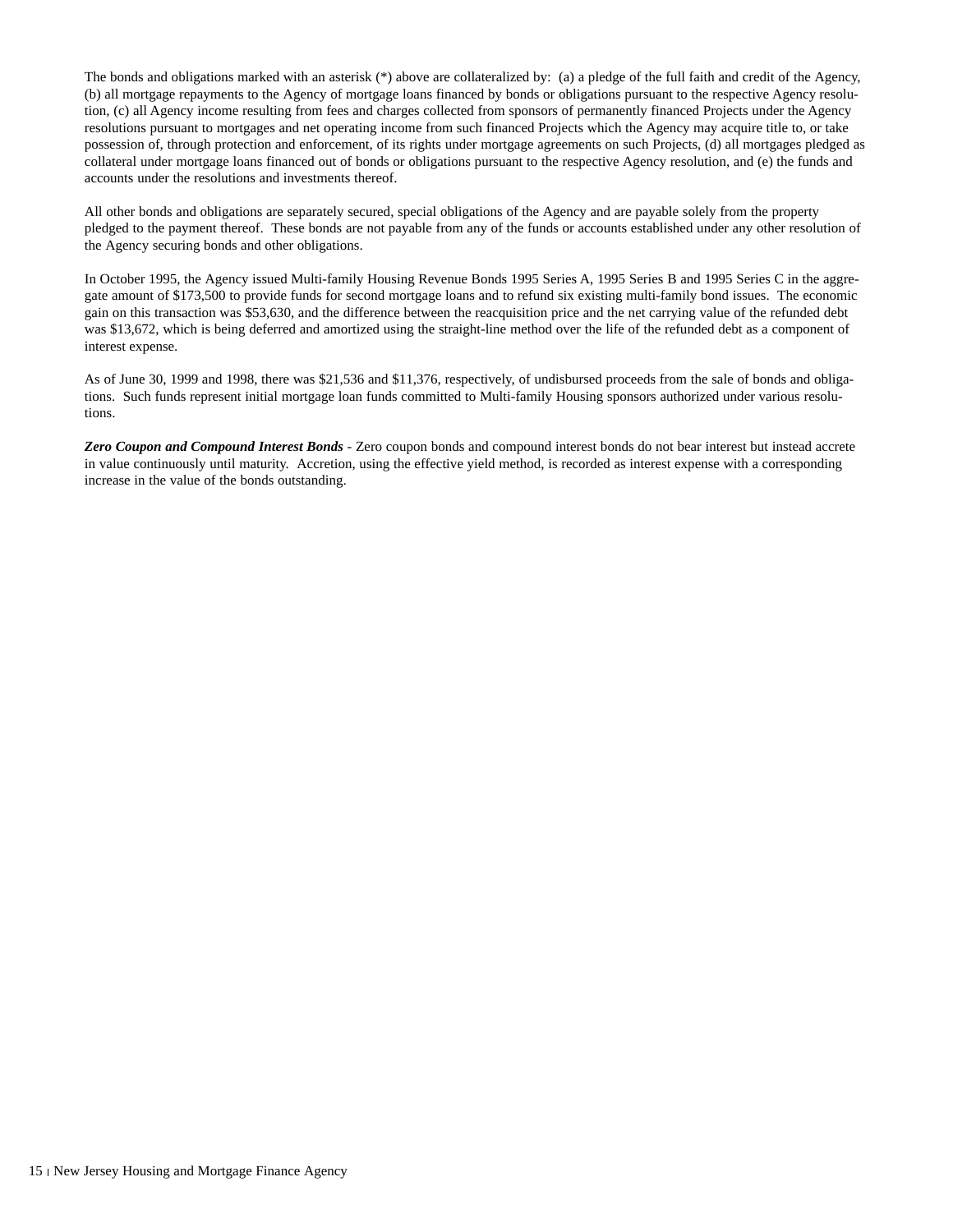*Future Principal and Interest Requirements* - The approximate principal and interest payments required on outstanding bonds and obligations over the next five years and thereafter are as follows:

|                 |                  | <b>Single Family</b><br>Mortgage<br>Component |                  | <b>Multi-family</b><br>Housing<br>Component |  |
|-----------------|------------------|-----------------------------------------------|------------------|---------------------------------------------|--|
| <b>June 30,</b> | <b>Principal</b> | <b>Interest</b>                               | <b>Principal</b> | <b>Interest</b>                             |  |
| 2000            | \$<br>21,160     | \$<br>84,345                                  | \$<br>37,443     | \$<br>79,852                                |  |
| 2001            | 23,430           | 83,138                                        | 47,379           | 77,508                                      |  |
| 2002            | 24.041           | 82,398                                        | 40,035           | 75,058                                      |  |
| 2003            | 26,232           | 81,679                                        | 41,141           | 72,686                                      |  |
| 2004            | 27,631           | 80,363                                        | 45,812           | 70,104                                      |  |
| Thereafter      | 1,330,064        | 1,132,111                                     | 1,010,343        | 765,919                                     |  |
|                 | \$1,452,558      | \$1,544,034                                   | \$1,222,153      | \$1,141,127                                 |  |

The table above states principal at the amount when originally issued and interest at the amount to be accreted by the respective maturity dates. Accordingly, total principal above does not agree with the bonds and obligation tables which state the bond amounts at their accreted value as of June 30, 1999 and 1998.

#### **10. FUNDS HELD IN TRUST FOR MORTGAGORS**

Funds held by the Agency for its Projects include proceeds from conversion of Projects from non-profit to limited-dividend status in the form of development cost and community development escrows and unspent subsidies. These funds are available to absorb initial operating deficits, construction overruns, provide additional amenities to the Projects, and for other contingencies.

Funds held in trust for mortgagors as of June 30, 1999 and 1998 include the following:

|                                                          | 1999        | 1998      |
|----------------------------------------------------------|-------------|-----------|
| Multi-family Housing Component - unspent subsidies       | \$<br>8,309 | 9,581     |
| Administrative Fund (components included on the balance) |             |           |
| sheet category "Funds Held in Trust"):                   |             |           |
| Community development escrows                            | 6.812       | 7.856     |
| Development cost escrows                                 | 31,366      | 32,419    |
| Other funds held in trust                                | 102,760     | 83,936    |
|                                                          | 140,938     | 124,211   |
|                                                          | \$149,247   | \$133,792 |

## **11. MORTGAGOR ESCROW DEPOSITS**

The Agency holds, in escrow, monthly deposits from the Projects for payments of property and liability insurance, hazard insurance, payments in lieu of taxes, and major repairs and replacements and undisbursed earnings. Mortgagor escrow deposits as of June 30, 1999 and 1998 include the following:

|                                                                                           | 1999              | 1998              |
|-------------------------------------------------------------------------------------------|-------------------|-------------------|
| Multi-family Housing Component                                                            | 6,956             | 6,550             |
| Administrative Fund:<br>Reserve for repairs and replacements<br>Tax and insurance escrows | 157,367<br>19,025 | 146,302<br>17,969 |
|                                                                                           | 176,392           | 164,271           |
|                                                                                           | \$183,348         | \$170,821         |

#### **12. RETAINED EARNINGS**

*Restricted under Bond and Obligation Resolutions* - As described in Note 1, monies within each Bond and Obligation Fund are pledged as security for the respective bondholders, and thus are restricted as to their application.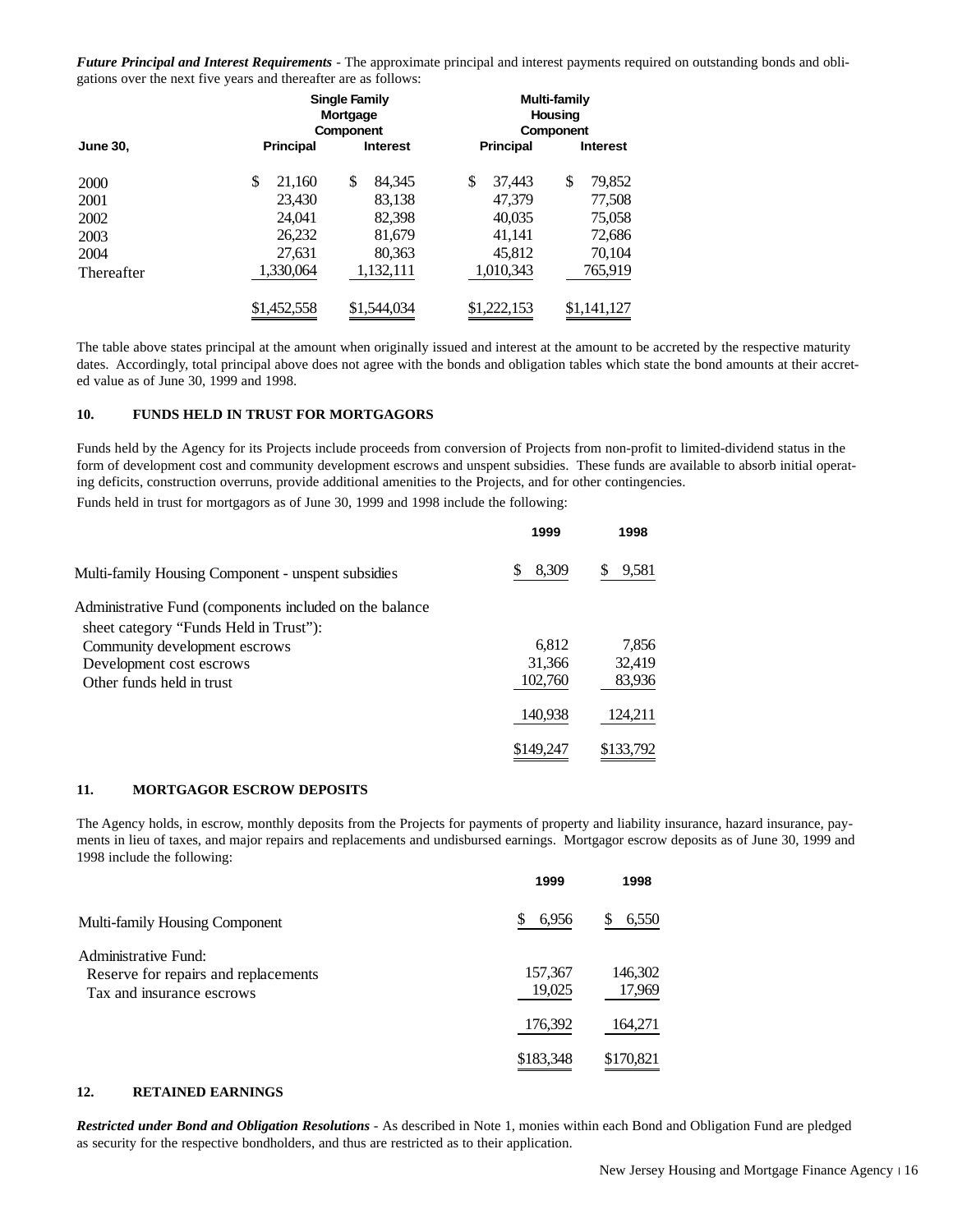*Reserved for New Money Program* - The project monies in the Housing Revenue Bonds Resolution adopted March 3, 1992 are pledged property of the Resolution until disbursed under the New Money Program. Under the New Money Program, the Agency anticipates making below-market loans, which ultimately may not be collectible, and/or grants. Moreover, the loans or grants resulting from the New Money Program are not pledged security for the Resolution. The 1992 Series A, B, C and D Bonds will be repaid from and secured by a pledge of revenues generated by Resolution investments and the Section 8 subsidized mortgage loans under the Resolution.

*Reserved for Mandatory Retirement of Bonds and Obligations* - Pursuant to the Special Pledge Revenue Obligations, 1975 Series One, certain monies are pledged, to the extent available, for the mandatory retirement of bonds and obligations in the inverse order of their scheduled maturity.

*Reserved for Certain Bonds and Obligations* - To facilitate the sale of certain 1975 obligations of the Multi-family Housing Component, the Agency deposited \$1,400 in the Bond and Obligation Funds. These funds, together with monies received from the State, have been segregated as "Special Coverage Funds" and serve in lieu of a debt reserve fund or account for the respective bondholders.

The Agency has made pledges of \$20,000 from surplus funds within the Single Family Mortgage Purchase Revenue Bond Resolution to fund agency programs. For both years ended as of June 30, 1999 and 1998, \$16,312 of the pledged surplus funds remain undisbursed.

*Appropriated Administrative Fund Retained Earnings* - Appropriated Administrative Fund retained earnings are funds set aside by the Agency's members for the following purposes:

|                                                                     | 1999         | 1998              |
|---------------------------------------------------------------------|--------------|-------------------|
| For commitments to assist financially troubled projects with        |              |                   |
| supplemental mortgages that will be used to fund operating and      |              |                   |
| debt service deficiencies as well as to fund construction costs to  |              |                   |
| rehabilitate some of the projects                                   | \$<br>21,360 | \$<br>19,194      |
| To fund debt service arrearages, operating deficits or essential    |              |                   |
| capital improvements of any project that cannot fund these items    |              |                   |
| from normal project income                                          | 1,868        | 1,944             |
| For loans to rental projects meeting low and moderate income        |              |                   |
| housing needs                                                       | 2,920        | 3,920             |
| To fund potential loan losses on the Multi-family Bond Resolutions  | 5,700        | 5,700             |
| To create and administer a revolving loan program providing for the |              |                   |
| financing of emergency and/or transitional housing developments     | 1,938        | 2,135             |
| To fund the Urban Home Ownership Recovery Program                   | 30,399       | 34,766            |
| To fund the Equity Gap Program                                      | 135          | 135               |
| To fund the Royal Court Townhouses project                          | 497          | 629               |
| For AIDS permanent housing                                          | 1,182        | 3,802             |
| To fund the Stockton Street Project                                 | 350          | 350               |
| To fund the Shore Easy Program                                      | 551          | 485               |
| For environmental remediation, life and safety repairs              |              |                   |
| for the Amity Projects                                              | 400          | 400               |
| Fund the Life Safety Rehabilitation Program                         | 50           | 1,300             |
| To fund the Community Loan Fund Grant                               | 400          | 900               |
| To fund the ABC Corporation                                         | 800          | 800               |
| To fund the Non-Bond Multi-family Program                           | 13,944       | 13,944            |
| To fund the Camden Inititive Program                                | 1,486        | 2,886             |
| To fund the Funds remaining from Housing Revenue Refunding          |              |                   |
| Bonds, 1992 Series One and 1992 Series A, B and D transferred to    |              |                   |
| the Administrative Fund and appropriated for program purposes       | 30,600       | 34,213            |
| To fund the Ethel Lawrence Homes Project                            | 1,545        | 1,545             |
| To fund the Miners Overlook Village Project                         | 940          | 940               |
| To fund the Asbury Park Inititive Program                           | 500          | 500               |
| To fund Developmentaly Disabled Program                             | 1,000        |                   |
| To fund HOPE Program                                                | 500          |                   |
| To fund Sweat Equity Program                                        | 300          |                   |
| To Fund McCorristin Square Program                                  | 1,900        |                   |
| To fund Tax Certificate Redemption 106 N. Walnut                    | 202          |                   |
| For Business Consultants                                            | 466          |                   |
| To fund Urban Statewide Aqusition Program                           | 10,000       |                   |
| To fund Upstairs Downtown Program                                   | 3,441        | $\qquad \qquad -$ |
|                                                                     |              |                   |
| Total appropriated retained earnings                                | \$135,374    | \$130,488         |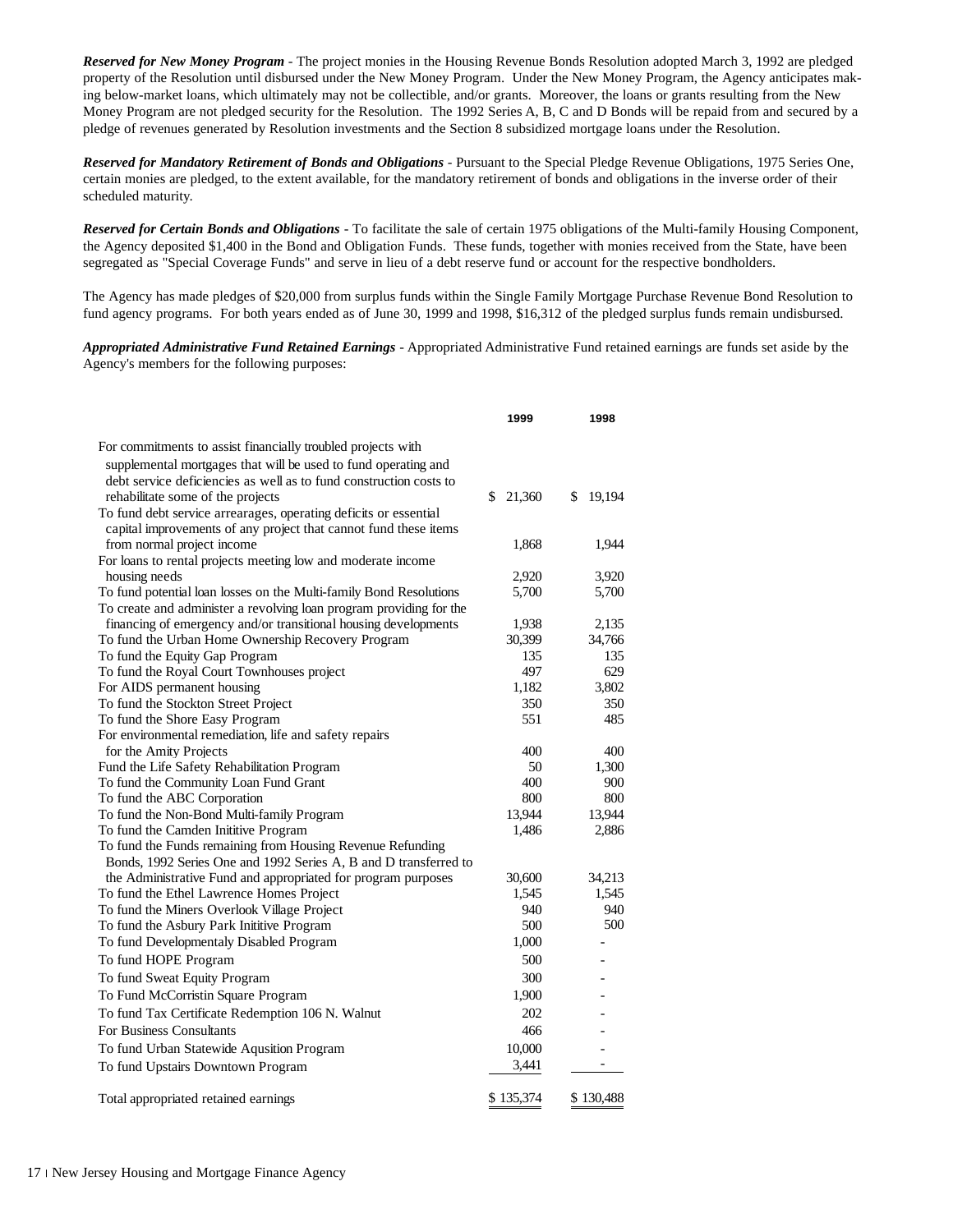## **13. PENSION PLAN**

Salaried employees of the Agency are members of the Public Employees' Retirement System of the State of New Jersey (PERS), a cost-sharing multiple employer public retirement system. PERS' designated purpose is to provide retirement benefits and medical benefits for qualified retirees, and other benefits to its members. The payroll for Agency members of PERS for the years ended June 30, 1999 and 1998 was approximately \$10,357 and \$9,858, respectively. The Agency's total payroll for the years ended June 30, 1999 and 1998 was \$10,714 and \$10,110, respectively.

All Agency salaried employees are required as a condition of employment to be members of PERS. The vesting and benefit provisions are set by N.J.S.A. 43:15A and 43:3B. PERS provides retirement, death and disability benefits, as well as medical benefits for certain qualified members. All Agency benefits vest after ten years of service, except for medical benefits which vest after 25 years of service. Retirement benefits for age and service are available at age 60 and are generally determined to be 1/60 of final average salary for each year of service credit, as defined. Final average salary equals the average salary for the final three years of service prior to retirement (or highest three years' compensation if other than the final three years). Members may seek early retirement after achieving 25 years of service credit or they may elect deferred retirement after achieving eight to ten years of service in which case benefits would begin the first day of the month after the member attains normal retirement age. The system also provides death and disability benefits. Benefits are established by State statute.

Members are required by PERS to contribute 4.5% of their salary. The Agency is required by state statute to contribute the remaining amounts necessary to pay benefits when due. The amount of the Agency's contribution is certified each year by PERS on the recommendation of the actuary who makes an annual actuarial valuation. The valuation is a determination of the financial condition of PERS. It includes the computation of the present dollar value of benefits payable to former and present members and the present dollar value of future employer and employee contributions, giving effect to mortality among active and retired members and also to the rates of disability, retirement, withdrawal, former service, salary and interest.

Funding by the State and related employers is based upon annual actuarially determined percentages of total compensation of all active members. This amount approximates the actuarially determined pension cost for the year, including amortization of prior service cost over 40 years

Contributions required and made for the years ended June 30, 1999 and 1998 were \$474 and \$472 (4.8%), respectively, which was all contributed by the employees.

The Pension Benefit Obligation is a standardized disclosure measure of the present value of pension benefits, adjusted for the effects of projected salary increases and step-rate benefits, estimated to be payable in the future as a result of employee service to date. The measure, which is the actuarial present value of credited projected benefits, is intended to help users assess the PERS funding status on a going-concern basis, assess progress made in accumulating sufficient assets to pay benefits when due, and make comparisons among PERS and employers. PERS does not make separate measurements of assets and pension benefit obligations for individual employers. The benefit obligations were determined as part of the most recent annual actuarial valuation dated March 31, 1996. For the year ended June 30, 1997, the State portion of employer contributions exceeded the annual required contributions as a result of legislation that was enacted (Chapter 114, P.L. 1997) authorizing the New Jersey Economic Development Authority to issue bonds, notes or other obligations for the purpose of financing, in full or in part, the State of New Jersey's portion of the unfunded accrued liability under the State of New Jersey retirement systems.

Per the 1997 PERS annual report, the asset valuation method was changed from market related value to full-market value for the valuation report dated March 31, 1996. In addition, the employee contribution rate was reduced by  $\frac{1}{2}$  of 1% to 4.5% for calendar years 1998 and 1999. The actuarial assumptions used in the valuation were developed on the basis of a three-year experience investigation for the period ended March 31, 1993. Due to the recognition of the bond proceeds and the change in the asset valuation method as a result of enactment of Chapters 114 and 115, all unfunded accrued liabilities of the System were eliminated except for the unfunded liability for local early retirement incentive benefits. As of March 31, 1996, the System has a net accrued liability surplus of \$1,235,006,217. At the State of New Jersey level, accrued benefits for basic allowances and cost-of-living adjustments are in a surplus position as of March 31, 1996 to the extent of \$455,438,647. Prior to Chapters 114 and 115, the System had a \$168,337,292 unfunded liability for such benefits. At the local level, the change in asset valuation method resulted in a \$767,594,942 increase in the accrued liability surplus for basic benefits and costof-living adjustments from \$248,916,300 to \$1,016,511,242 as of March 31, 1996. As there is a \$236,943,682 unfunded liability for early retirement incentive benefits, the net accrued liability surplus at the local level is \$779,567,460 as of March 31, 1996.

A variety of significant actuarial assumptions are used to determine the valuation of the pension benefit obligation, including: (a) an assumed discount rate of 834%, which is in excess of the current prevailing market rate, (b) projected salary increases, including inflation, merit, and productivity of 6.75% at age 25 to 3.61% at age 69. Mortality, vestings, retirement age and withdrawal estimates are based upon tables supplied by the Plan actuary.